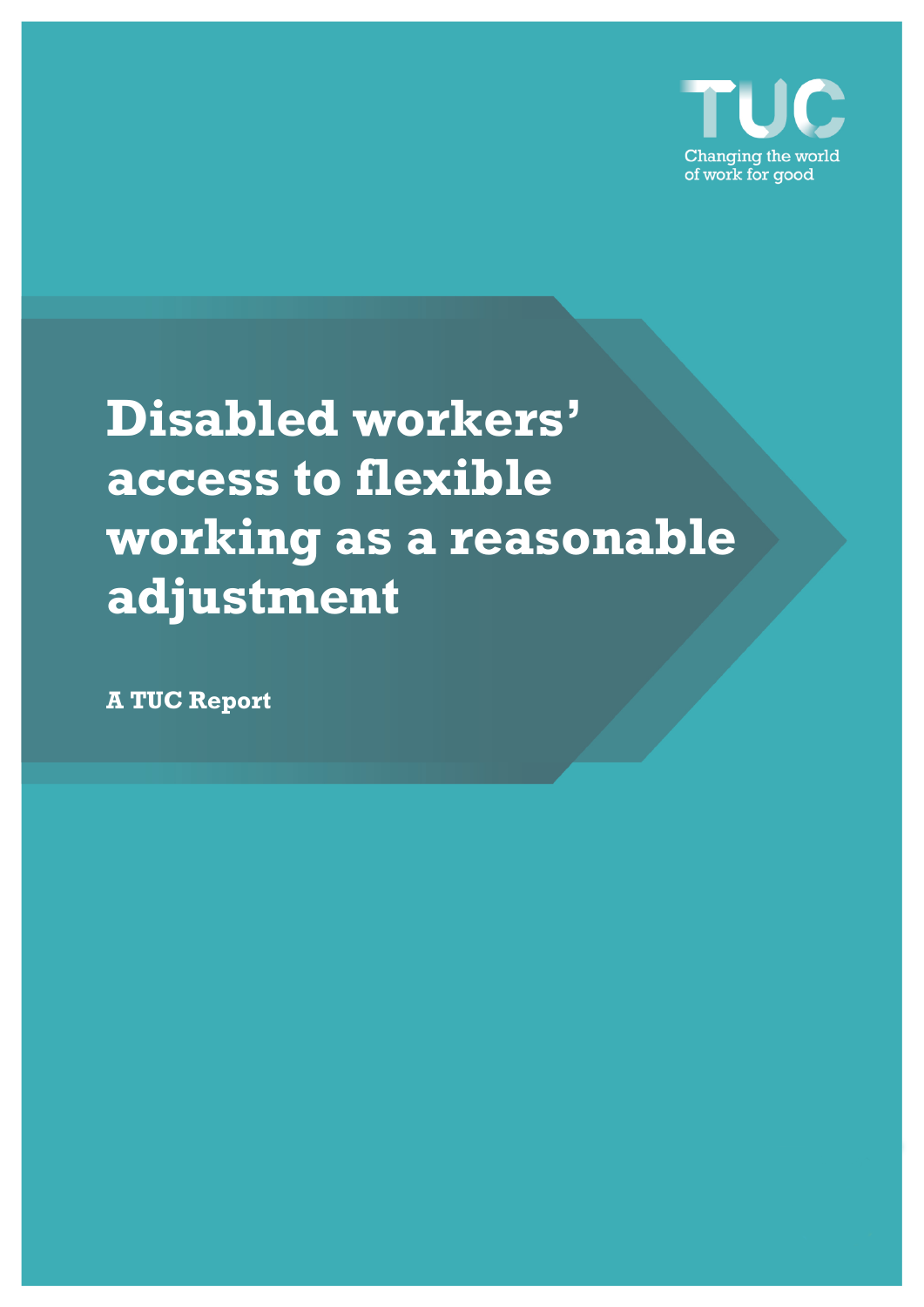## **Executive summary**

The last 18 months have been dominated by discussions about flexible working, in particular home-based working. However, the experiences of disabled workers have largely been absent from these debates. Genuine flexible work has significant benefits for working people. It is invaluable in helping people achieve a balance between work and home life and is also [associated with improved wellbeing.](https://www.cipd.co.uk/Images/megatrends-report-flexible-working-1_tcm18-52769.pdf) This is particularly true for disabled workers, where flexible working could be a reasonable adjustment and, both in terms of hours and location, can remove barriers they experience in getting and keeping jobs.

Before the pandemic the TUC received widespread anecdotal evidence of disabled workers being denied flexible working including home based working as a reasonable adjustment. This is despite the fact that all employers have a legal duty under the Equality Act 2010 to proactively make reasonable adjustments to remove, reduce or prevent any disadvantages that disabled workers face. Flexible working, in all its forms, can be a reasonable adjustment. Given the way that the pandemic has shifted the landscape of flexible working in the UK, in particular the significant increase in working from home, we wanted to understand the specific experiences of disabled workers.

Our polling found that the disabled workers we surveyed were more likely than others to spend most of their time working from home, both before (13 per cent) and during (53 per cent) the pandemic. This compares to [ONS analysis based on the Annual Population Survey](https://www.ons.gov.uk/employmentandlabourmarket/peopleinwork/labourproductivity/articles/homeworkinghoursrewardsandopportunitiesintheuk2011to2020/2021-04-19) which shows that 36 per cent of those in employment did some work at home in 2020 , an increase from just five per cent before the pandemic.

Disabled workers' experiences of working from home were mixed. Around two in three disabled workers (63 per cent) said that it had given them greater control of their working hours, such as the ability to take breaks when needed and almost half (47 per cent) had been able to change their work routines. Home working had reduced the fatigue and tiredness of two in five respondents (40 per cent).

However, too often disabled workers reported lacking the basic equipment to allow them to do their jobs at home. Over a third (34 per cent) lacked proper office equipment such as a desk, chair or computer. A prominent feature of remote working, both during the period of enforced home working and currently, is reliance on videoconferencing platforms such as Zoom to communicate and collaborate. One in 11 disabled workers (9 per cent) who worked from home experienced difficulties in taking part in online meetings because of their disability, impairment, or health condition. One in 14 respondents (7 per cent) told us they lacked the specialist software such as speech to text or computer programmes they needed to do their job.

In addition to this, three in five disabled workers (60 per cent) reported missing social interactions with colleagues when working from home during the pandemic, with three in 10 (30 per cent) saying their mental health has worsened overall as a result of working from home. This compares to over a quarter (26 per cent) of respondents who said their mental health had improved as a result of working from home.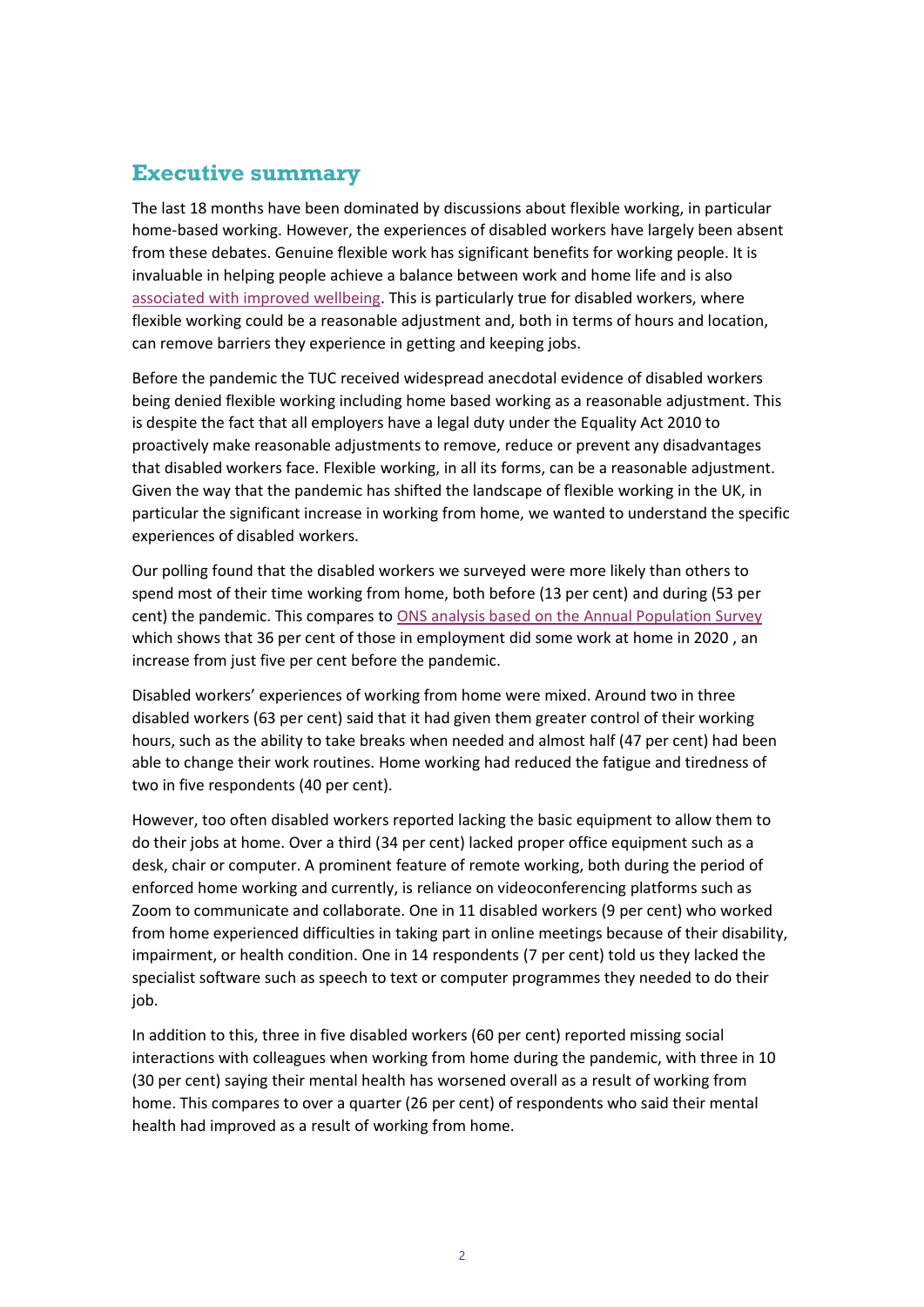## **Influence of reasonable adjustments and positive line management**

However further analysis revealed that the provision of reasonable adjustments, basic equipment and positive management practices were influential in shaping disabled workers' experiences of working from home.

Workers whose mental health had worsened as a result of working from home were:

- Twice as likely to say they lacked proper office equipment compared to those whose mental health had improved (50 per cent vs 25 per cent)
- Three times as likely to report lacking the software or computer programmes needed to do their job (e.g. software such as speech to text) (12 per cent vs four per cent)
- More than twice as likely to have experienced difficulties in taking part in online meetings because of their disability, impairment, or heath condition (17 per cent vs 7 per cent)

Workers whose mental health had worsened as a result of working from home also had less control over their working day. Only 37 per cent of these workers said they had been able to change their work routines, compared to 61 pe cent of those whose mental health had improved and half (50 per cent) said working from home had resulted in greater control of working hours, compared to more than four in five (82 per cent) of those whose mental health had improved as a result of working from home.

This group were also less likely to have received the reasonable adjustments they asked for during the pandemic. (45 per cent of those whose mental health had worsened vs 55 per cent of all the disabled workers who responded). They were also more likely to be subject to more scrutiny by their manager (11 per cent vs seven per cent).

## **The future of flexible working for disabled workers**

#### *Overwhelming demand for flexible working*

There is a significant demand among disabled workers for flexible working.

In terms of location, despite the challenges that some workers experienced during the pandemic, nearly all disabled workers (90 per cent) who had worked from home during the pandemic wanted to continue doing so in some form, either completely remotely or a hybrid working arrangement after the pandemic. Across all disabled workers who can work from home, including those who had not done so during the pandemic, this figure is 75 per cent.

In addition, over two thirds of disabled workers (68 per cent) wanted some form of hoursbased flexibility such as flexi-time, compressed hours or part-time working.

#### *In order to deliver on this*

As we have made clear in our recent reports, [The future of flexible work](https://www.tuc.org.uk/research-analysis/reports/future-flexible-work) and Denied and [discriminated against: The reality of flexible working for working mums,](https://www.tuc.org.uk/sites/default/files/2021-10/Report.pdf) the current right to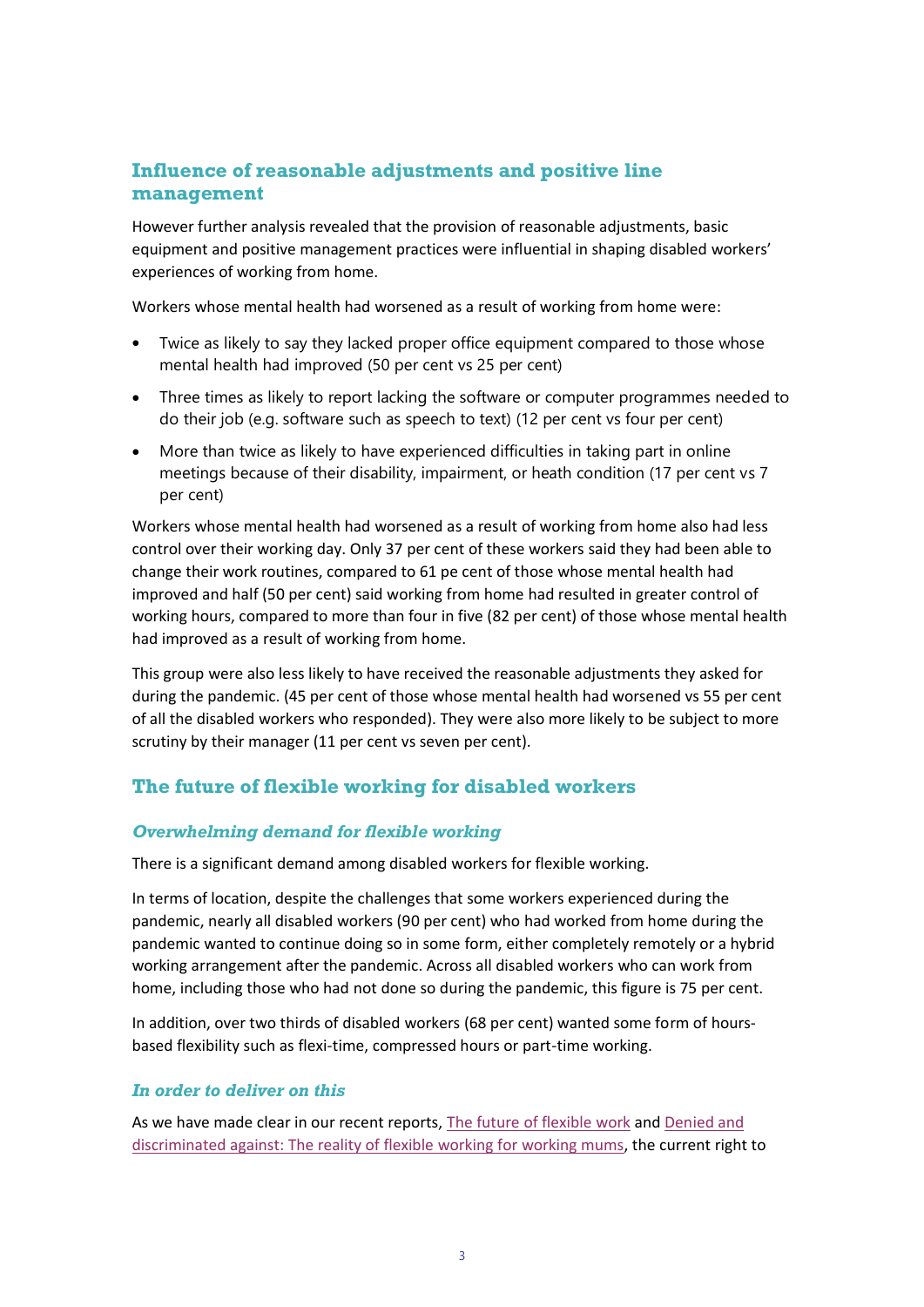request flexible working is a weak and fundamentally flawed approach and the government's reform proposals do little to change this. However, disabled workers do not have to rely on a right to request to access flexible working.

Flexible working may be a reasonable adjustment for disabled workers if it removes a barrier they face to being able to do their job. All employers have a legal duty under the Equality Act 2010 (the Act) to proactively make reasonable adjustments to remove, reduce or prevent any disadvantages that disabled workers face. We know that many disabled workers do [not](https://www.tuc.org.uk/sites/default/files/2021-06/Outline%20Report%20-%20Covid-19%20and%20Disabled%20Workers.pdf)  [currently receive the reasonable adjustments](https://www.tuc.org.uk/sites/default/files/2021-06/Outline%20Report%20-%20Covid-19%20and%20Disabled%20Workers.pdf) they need. Action is needed from employers and the EHRC to ensure that disabled workers are able to access their rights in this area and that the barriers they face are proactively removed.

#### *Making flexible working the default*

As highlighted in the [government's own appraisal](https://www.legislation.gov.uk/uksi/2014/1398/pdfs/uksiod_20141398_en.pdf) of the impact of flexible working legislation, there is a significant stigma attached to flexible working.

Working from home, or in a hybrid way, is not the only sort of flexibility disabled workers need. For many disabled workers, flexibility in terms of hours will help to remove barriers in the workplace and, as highlighted during the pandemic, only just over half of workers we surveyed were able to carry out their jobs from home. However[, fears have been raised](https://www.theguardian.com/business/2021/jun/19/switch-to-more-home-working-after-covid-will-make-gender-inequality-worse) that after the pandemic has ended those who continue to work from home, likely to be disproportionately disabled people and women, will be subject to discrimination and disadvantage as a result of their work location.

One important way of addressing this risk is to make flexible working truly the default, unlocking the flexible working available in all job roles and making it the norm in all workplaces.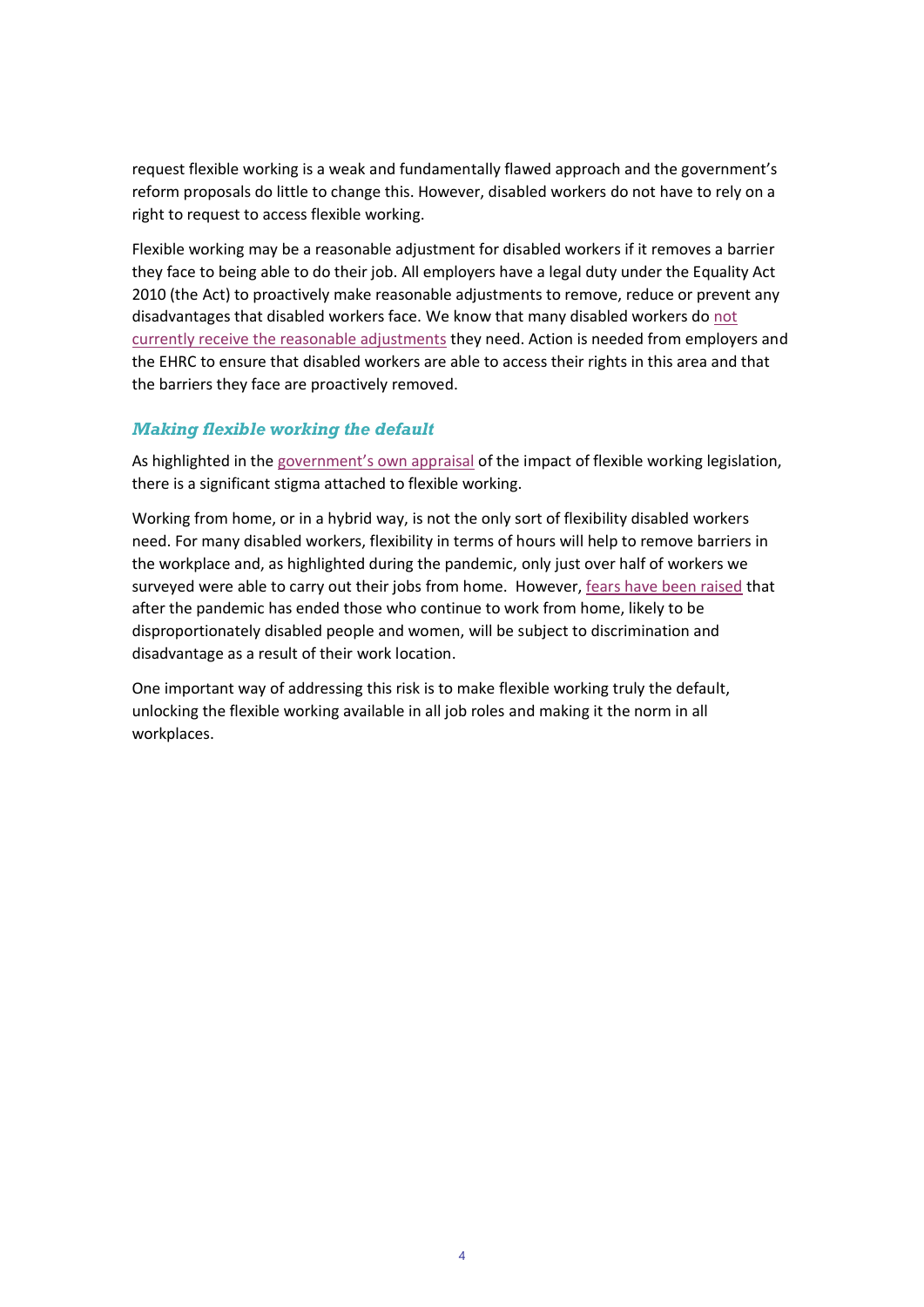# **Recommendations**

#### **Government**

Government should:

*Act to ensure* that disabled workers who worked from home during the pandemic can continue to do so.

*Ensure disabled workers are not penalised for accessing flexible working as a reasonable adjustment, by making flexible working the default*. Government should strengthen all workers' rights to access genuine flexible working including predictable hours by introducing:

- a legal duty on employers to consider which flexible working arrangements are available in a role and publish these in job advertisements, with the new postholder having a day one right to take up the flexible working arrangements that have been advertised. If an employer does not think that any flexible working arrangements are possible, they should be required to set out the exceptional circumstances that justify this decision.
- a day one right to request flexible working for all workers, with the criteria for rejection mirroring the exceptional circumstances set out above. Workers should have a right to appeal and no restrictions on the number of flexible working requests made.

*Take steps to ensure that flexible workers do not experience worse terms and conditions or negative impacts on their health and wellbeing through:* 

- introducing greater access to workplaces, including to home workers, for trade unions and strengthening collective bargaining rights. The best way to ensure fair flexibility for workers is through collective action.
- ratifying the [International Labour Organisation's Home Work Convention](https://www.ilo.org/dyn/normlex/en/f?p=NORMLEXPUB:12100:0::NO::P12100_INSTRUMENT_ID:312322)
- introducing a statutory right for employees and workers to disconnect from their work so as to create "communication free" time in their lives.

*Disability pay gap reporting and action plans:* In order to promote transparency and ensure workforce monitoring is used consistently across employers the government must introduce mandatory disability pay gap reporting

The legislation must be accompanied by a duty on employers to produce targeted action plans in consultation with recognised trade unions identifying the steps they will take to address any gaps identified, including ensuring disabled workers feel confident in completing workplace equality monitoring.

*The social model of disability:* The government should move away from the medical approach to disability as set out in the Equality Act 2010 and adopt the social model of disability. One way of bringing the social model of disability into the heart of UK law would be to make the United Nations Convention on the Rights of Disabled Persons (UNCRPD) enforceable within UK law.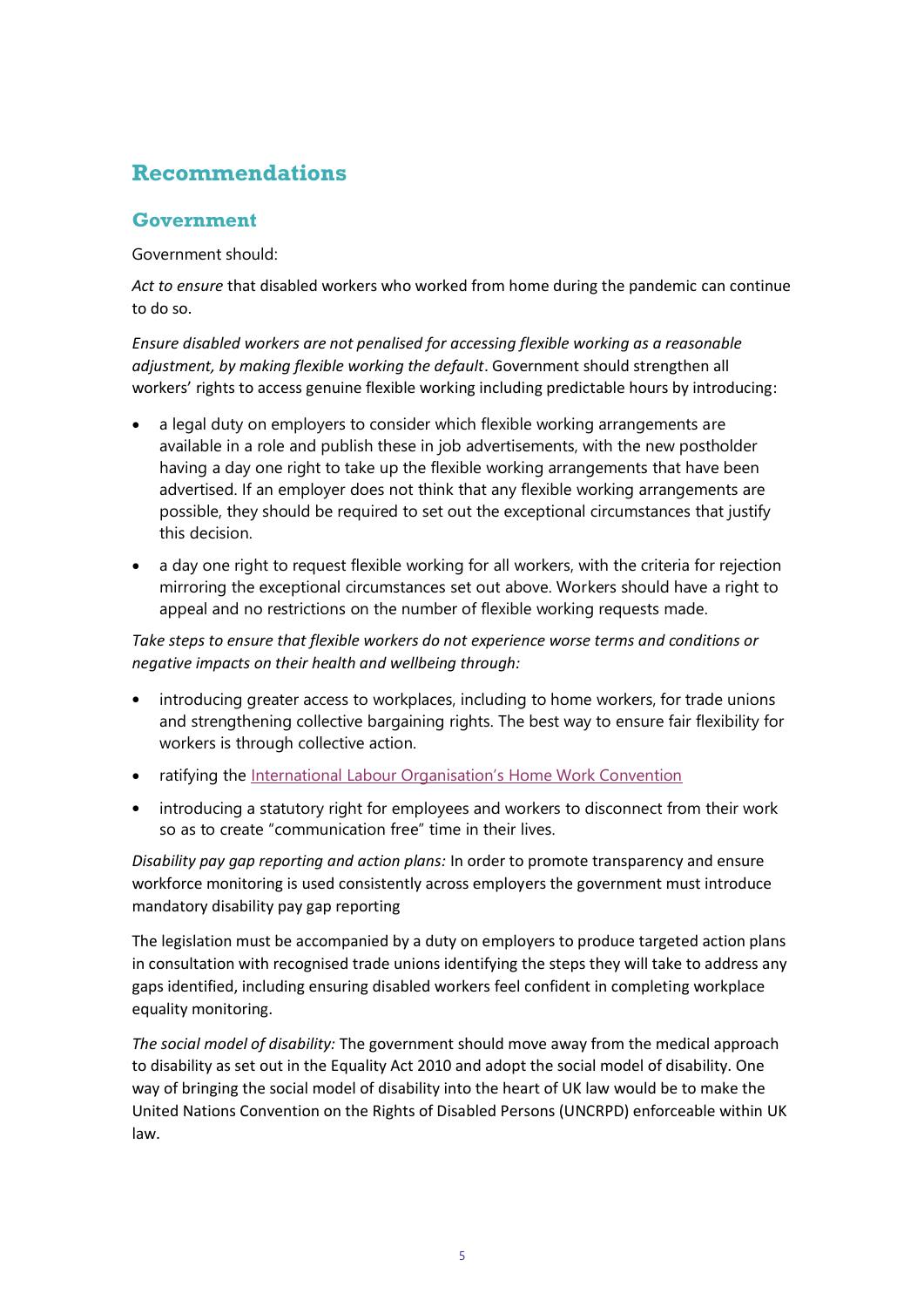Fully incorporating the Convention would bring the added benefit of addressing one of the outstanding recommendations the UNCRPD to the UK on how to improve and make further progress against the Convention's aims.

## **Equality and Human Rights Commission**

*Guidance for employers:* The Equality and Human Rights Commission (EHRC) should update their statutory Code of Practice on employment, so it includes more examples of what timely implementation of reasonable adjustments looks like.

The updated examples should include working from home as a reasonable adjustment, including the provision of appropriate equipment and software, and changes to working patterns, including flexible working options as reasonable adjustments.

We believe a practical and timely way of improving employer practice in this area, and thereby ensuring workers' reasonable adjustments are implemented in a more quickly, is by providing more detailed practical examples of timely implementation within the Equality and Human Rights Commission's statutory Code of Practice on employment.

The main purpose of the code is to provide a detailed explanation of the Equality Act 2010. The explanation in turn assists courts and tribunals when interpreting the law and helps lawyers, advisers, trade union representatives, human resources departments and others who need to apply the law and understand its technical detail.

Additional guidance in the code will therefore inform these groups' interpretation of the law and therefore their practice.

*Targeted enforcement:* The EHRC should receive additional ring-fenced resources to conduct targeted enforcement of workers' right to reasonable adjustments.

*Guidance for employers on the use of positive action:* the EHRC should develop practical guidance for, and with, employers to increase their understanding and confidence in using the positive action provisions permitted in the Equality Act 2010 to address under-representation of disabled people.

#### **Employers**

*Review existing policies:* Workplace policies should be reviewed in light of this report, in consultation with relevant trade unions and disabled workers to ensure that they appropriately address disabled workers' issues.

*Adopt flexibility by default:* Employers should consider what flexibility is available in different roles and ensure this is included in all job adverts going forward. The advert should set out the types of flexibility available rather than include a generalised statement. Current employees should have the opportunity to access the same flexibility as well. Flexibility could also include predictable hours and greater notice of hours.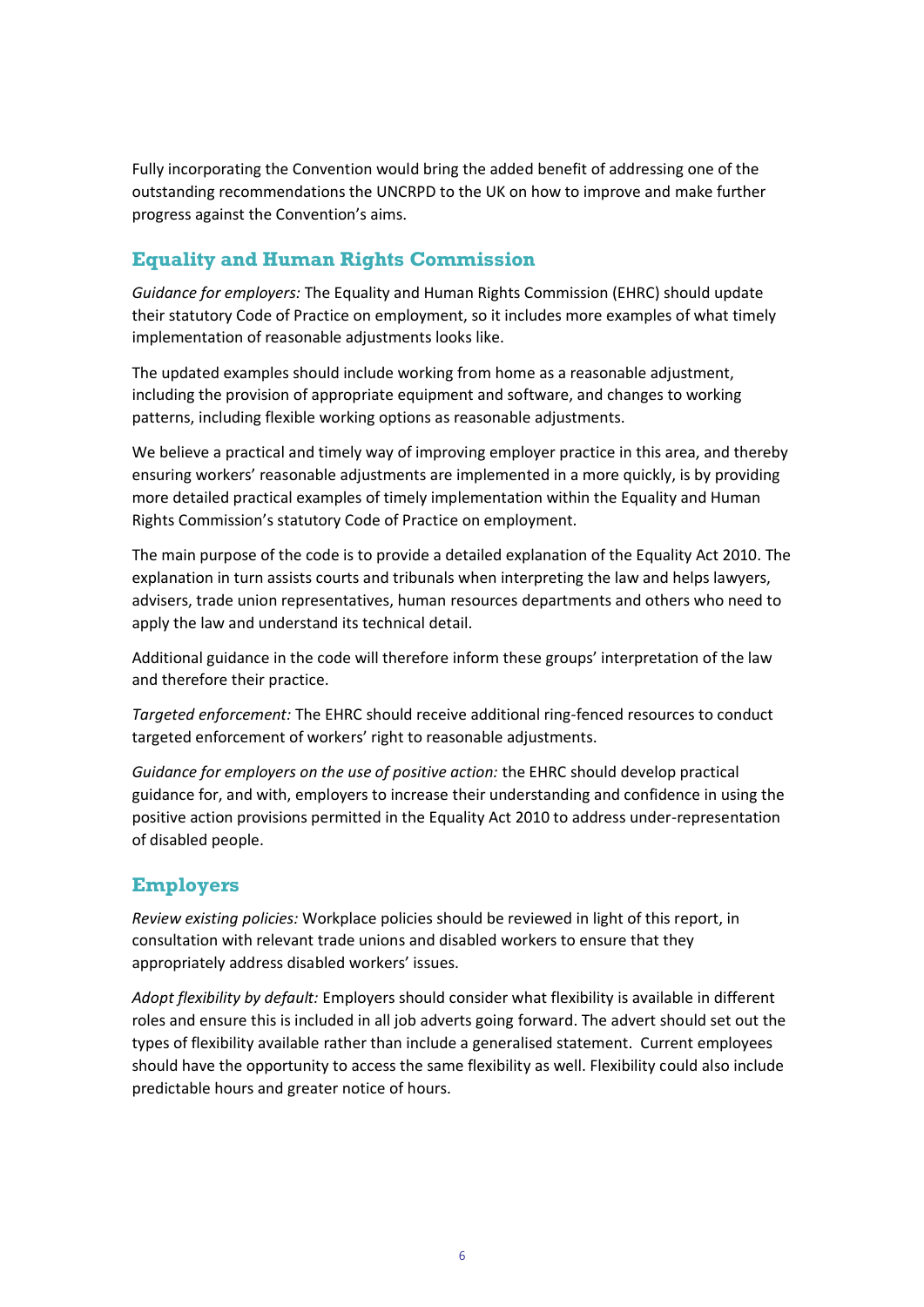*Review existing flexible work policies:* Following consultation, employers should review existing provision for flexible working and publish new or amend flexible work policies. This should be done with recognised trade unions.

*Introduce disability pay gap reporting:* Employers should not wait for the government to bring in mandatory disability pay gap reporting and should take immediate steps to identify and address any gaps they have.

*Make use of positive action provisions:* Where an employer has identified underrepresentation of disabled people, they should strongly consider using positive action as a way of addressing this, for example within training and/or recruitment.

*Reasonable adjustments:* Employers must take all steps they can to ensure they comply with their proactive duty to implement reasonable adjustments including working from home and flexible work patterns as soon as is possible.

One way of doing this is by adopting the [TUC's Reasonable Adjustments Disability Passport](https://www.tuc.org.uk/research-analysis/reports/reasonable-adjustments-disability-passports) which, in addition to putting in place a system for putting and keeping in place reasonable adjustments for workers, also sets out an employer's obligation to respond to a request for a reasonable adjustment within an agreed timeframe with written reasons where a request has been turned down.

#### **Trade Unions**

*Trade unions should*:

- work with employers to review reasonable adjustments policies and practices specifically to see their effectiveness when it comes to implementing request for flexible working. They should negotiate for increased access to reasonable adjustments that grant flexible working including hybrid and home working. This should include the equipment needed to eliminate any workplace barriers a disabled worker might encounter when working from home. Trade unions are best placed to ensure the needs of employers and preferences of staff are reconciled through constructive dialogue and negotiation.
- train reps in negotiating for reasonable adjustments policies that supporting members with changes to hours and location. Unions should train reps in organising hybrid workforces, where members may be spread across different locations and working different hours.
- monitor the impact of reasonable adjustments policies and negotiate for any necessary changes in the future.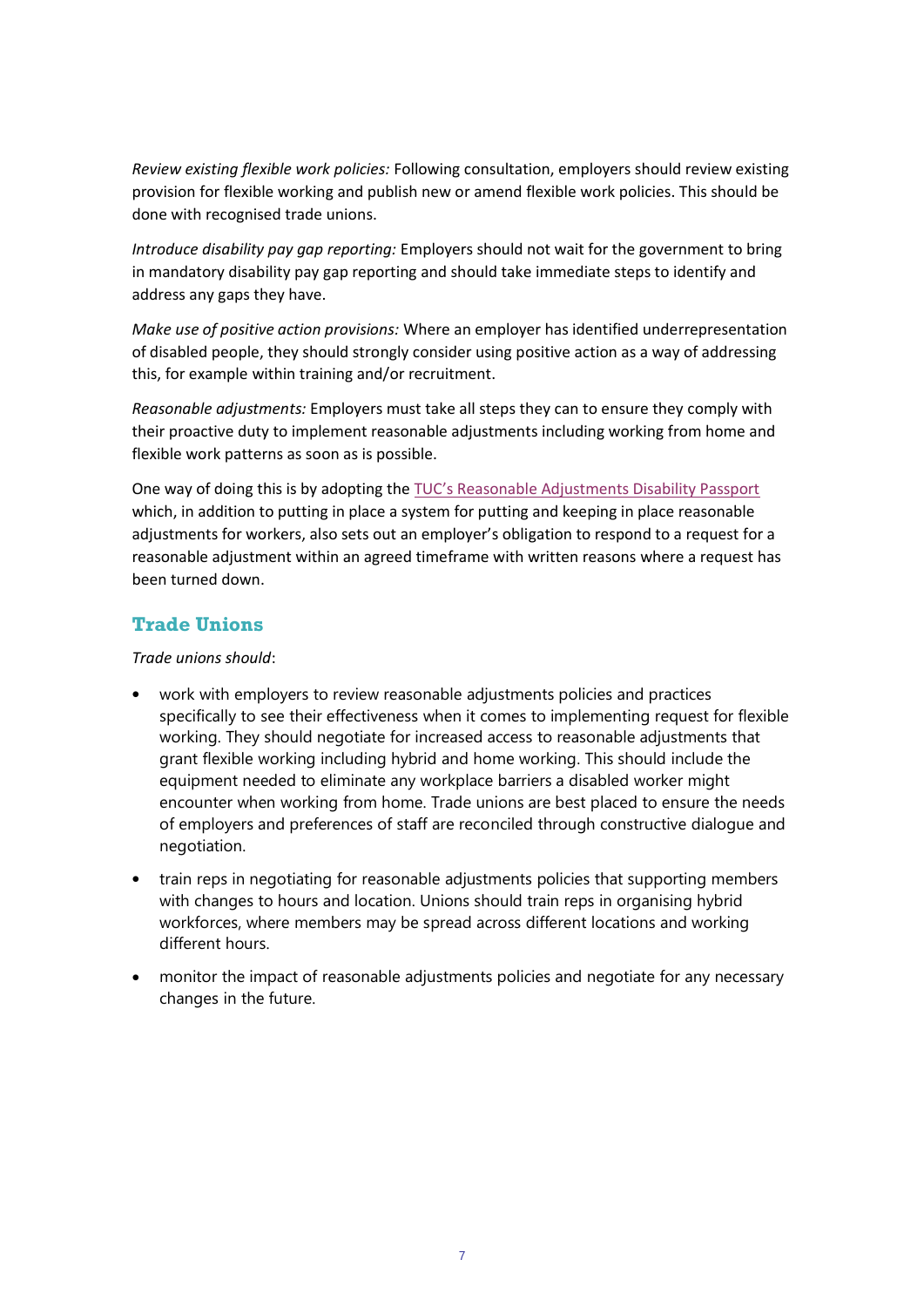# **The definition of disability in equality law**

Disabled people are protected by [the Equality Act 2010](https://www.legislation.gov.uk/ukpga/2010/15/section/6/enacted) from discrimination in employment and a range of other areas including education, provision of services and transport.

The Equality Act defines disability as a "physical or mental impairment…[that] has a substantial and long-term adverse effect on [their] ability to carry out normal day-to-day activities."

[Government guidance](https://assets.publishing.service.gov.uk/government/uploads/system/uploads/attachment_data/file/570382/Equality_Act_2010-disability_definition.pdf) makes clear that 'substantial' means more than minor or trivial and 'long-term' means 12 months or more. The guidance also highlights the importance of considering the cumulative impact of multiple impairments that a person might have and states that even if individual impairments might not have a substantial impact if considered in isolation "account should be taken of whether the impairments together have a substantial effect overall on the person's ability to carry out normal day-today activities".

# **Definition of flexible working**

Flexible working is any type of work arrangement that gives flexibility in how long, where and when people work. It includes flexi-time, remote and home working, mutually agreed predictable hours and compressed hours.

[Most definitions of flexible work,](https://www.tuc.org.uk/research-analysis/reports/future-flexible-work) including that of the Labour Force Survey, include arrangements such as flexitime, job-shares, and compressed hours but also zero hours contracts and on-call working. The TUC's support for flexible working does not include onesided flexibility, available only on the employer's terms. The flexible working arrangements that we are seeking to normalise are those which reflect genuine, two-way flexibility, helping workers balance work and their life outside the workplace.

# **Social model of disability**

The TUC has adopted the social model of disability. The social model of disability focuses on the ways in which society is organised, and the social and institutional barriers which restrict disabled people's opportunities. The social model sees the person first and argues that the barriers they face, in combination with their impairments, are what disables them. Barriers can make it impossible or very difficult to access jobs, buildings or services, but the biggest barrier of all is the problem of people's attitude to disability – for instance[, recent TUC research](https://www.tuc.org.uk/research-analysis/reports/disabled-workers-experiences-during-pandemic) found that one in eight disabled workers did not feel able to tell their employer about their disability, health condition or impairment. Almost one in four of these (24 per cent) said that they did not tell their employer they were disabled because they thought that, as a direct consequence, they would be treated unfairly. And over a third (38 per cent) did not tell their employer because they were worried that if their employer knew they were a disabled worker they would think that they could not do their job. Removing the barriers is the best way to include millions of disabled people in our society.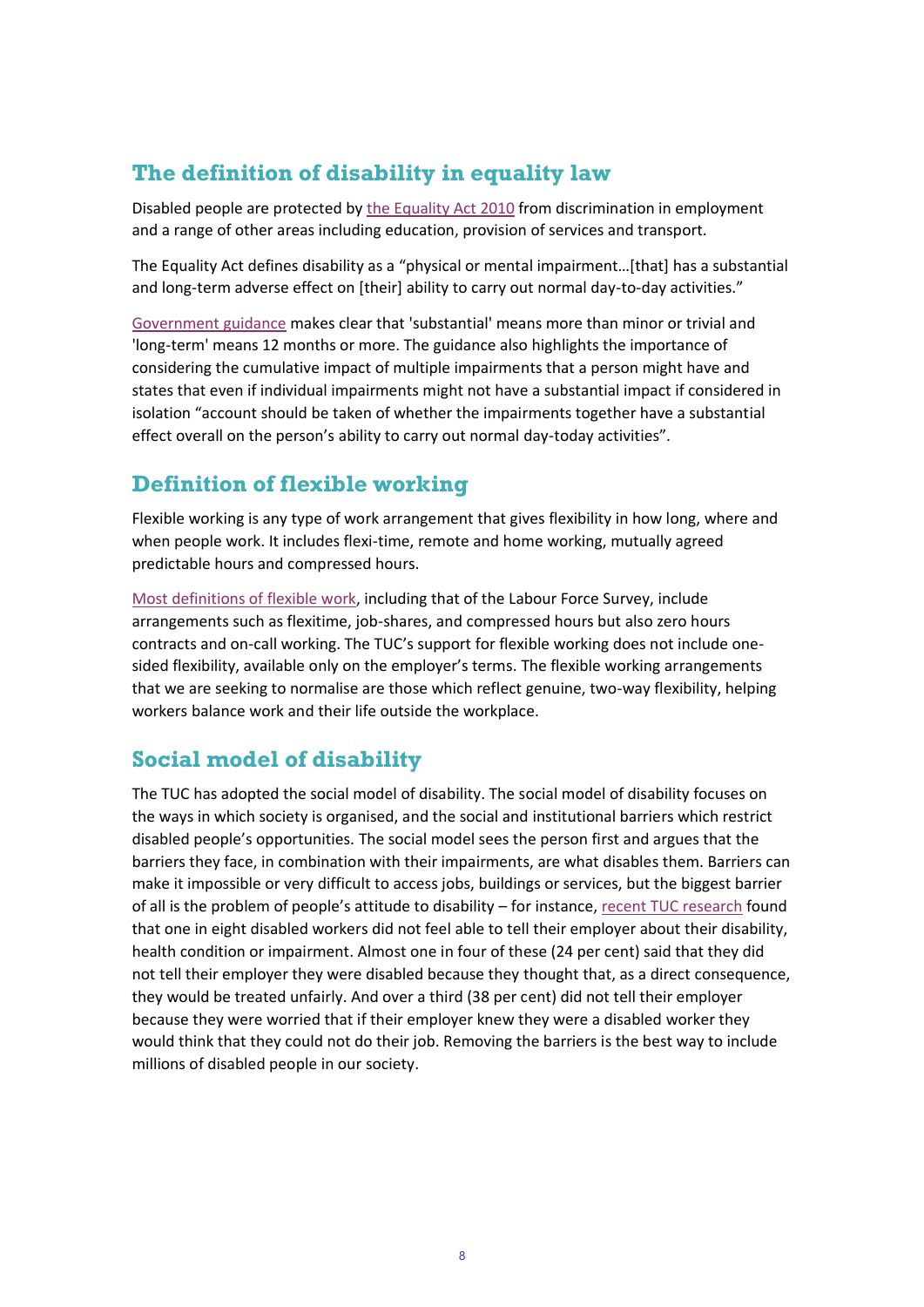# **Reasonable adjustments duty**

All employers have a legal duty under the Equality Act 2010 (the Act) to proactively make reasonable adjustments to remove, reduce or prevent any disadvantages that disabled workers face.

The law recognises that to secure equality for disabled people, work may need to be structured differently, support given, and barriers removed. It means that in certain circumstances disabled people can be treated more favourably than non-disabled people to ensure equality, but one disabled person cannot be treated more favourably than another disabled person.

An employer who fails to meet their legal duty under the Act to make reasonable adjustments is in breach of the law and could be taken to an employment tribunal.

Public sector employers have an additional legal duty to consciously consider how their policies or decisions affect people who are protected under the Act with the aim of eliminating discrimination and promoting equality of opportunity. Complying with this public sector equality duty will involve public authorities considering how their policies, including those relating to flexible working, affect disabled employees and taking steps to mitigate any adverse impact.

## **Flexible working as a reasonable adjustment**

[Equality and Human Rights Commission guidance on flexible working](https://www.equalityhumanrights.com/sites/default/files/your_rights_working_hours_and_flexible_working.pdf) makes it clear that it may be a reasonable adjustment for employers to allow disabled workers to work flexibly if this removes a barrier they face to being able to do their job.

The employer must make the change from the first point at which the duty to make reasonable adjustments arises. So either when the disabled worker start working for them or (if they are already working for them) when the worker became disabled.

It does not matter whether or not the employer would allow a non-disabled person to work flexibly in the particular job, as:

- the employer is under a duty to make reasonable adjustments, and
- the employer is allowed, under the Equality Act 2010, to treat a disabled person better than a non-disabled person.

An employer must also avoid treating disabled workers unfavourably when making a decision about their working hours or when considering their request to work flexibly if:

- this is because of something connected to their disability, and
- the employer cannot show that what they are doing is objectively justified, and
- the employer knows or could reasonably be expected to know that the worker is disabled.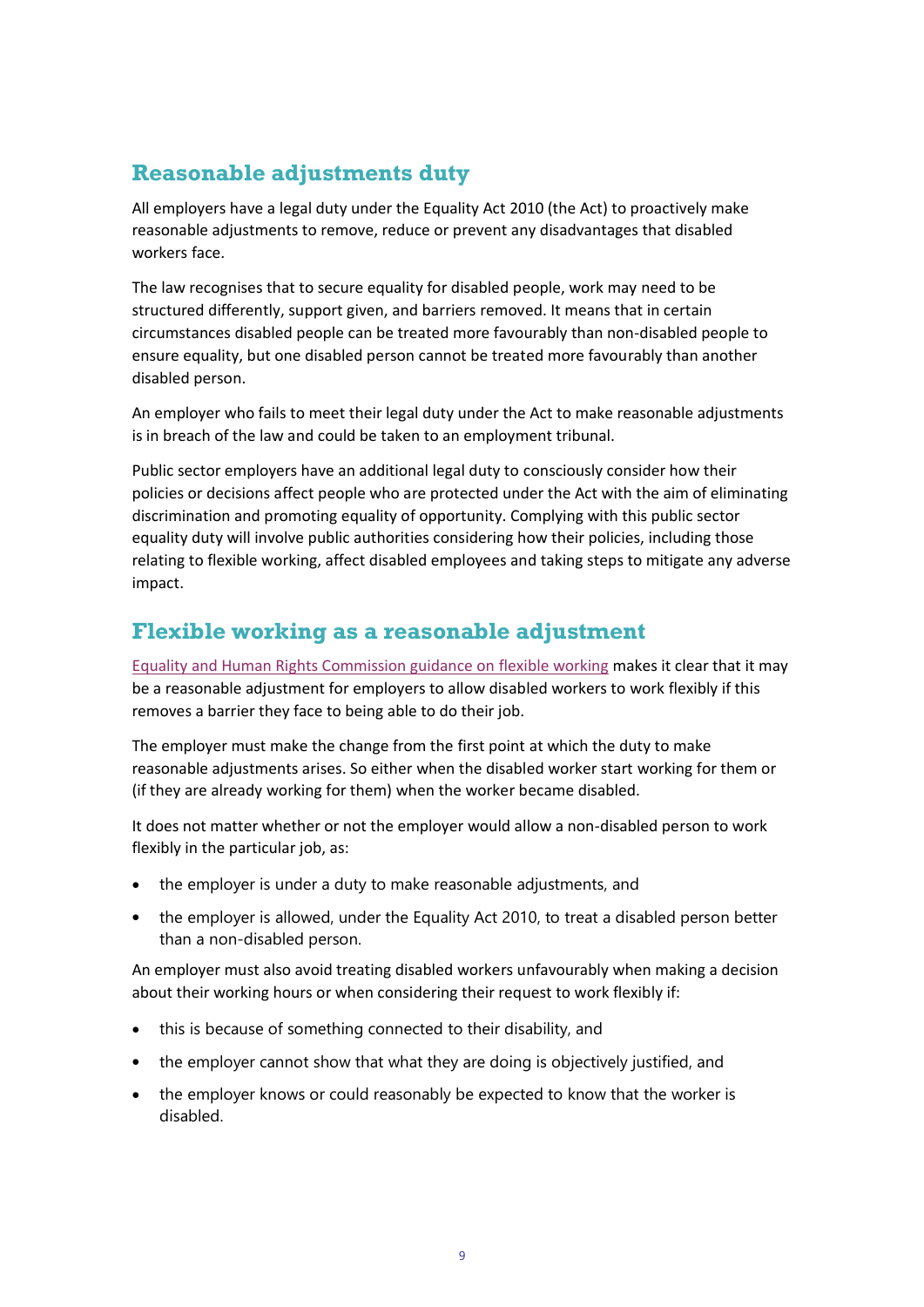# **Introduction**

The coronavirus pandemic has shone a stark light on the deep and persistent structural inequalities that cut across the UK. Working-class families have been hit hardest by Covid -19, facing the greatest health risks and are on the frontline of rising job losses.

It is clear that the pandemic has had a disproportionate impact on disabled people with six in 10 of all deaths involving Covid-19 being disabled people. The impact of the virus on disabled people has resulted in a massive loss of life that cannot be understated or explained away. It has also had a profound effect on the private, social and work lives of disabled people.

Disabled people are already under-represented in the labour market, with the disability employment gap (the difference between the employment rates of disabled and nondisabled people) standing at 29.8 percentage points on average.<sup>1</sup> They face additional discrimination on top of this: not only are they less likely to have a paid job, but when they do, disabled people earn substantially less than their non-disabled peers with the disability pay gap measuring 20 [per cent.](https://www.tuc.org.uk/research-analysis/reports/disability-pay-and-employment-gaps)

TUC research, [released in June 2021,](https://www.tuc.org.uk/sites/default/files/2021-06/Outline%20Report%20-%20Covid-19%20and%20Disabled%20Workers.pdf) identified other issues impacting on disabled workers during the pandemic. It found that:

- nearly one in three (30 per cent) disabled workers reported being treated unfairly at work during the Covid-19 pandemic.
- one in 13 (eight per cent) disabled workers saying they were subjected to bullying and/or harassment, being ignored or excluded, singled out for criticism or being monitored excessively at work
- one in eight (12 per cent) saying they were concerned their disability had affected their chances of a promotion in the future
- one in eight (13 per cent) saying they were concerned their disability had affected how their performance would be assessed by their manager.

The research highlighted that before the pandemic disabled workers faced huge barriers getting into and staying in work, including significant difficulties in accessing reasonable adjustments. And that pre-existing workplace barriers have been accentuated by the pandemic.

The research also confirmed what we know about reasonable adjustments; that putting in place reasonable adjustments for disabled workers is one of the best ways to remove the barriers they face at work and ensure they are able to reach their full potential.

Another is to embed the social model of disability into UK law which would focus on the ways in which society is organised, and the social and institutional barriers that restrict disabled people's opportunities.

<sup>1</sup> Between Q3 2019 and Q2 of 2020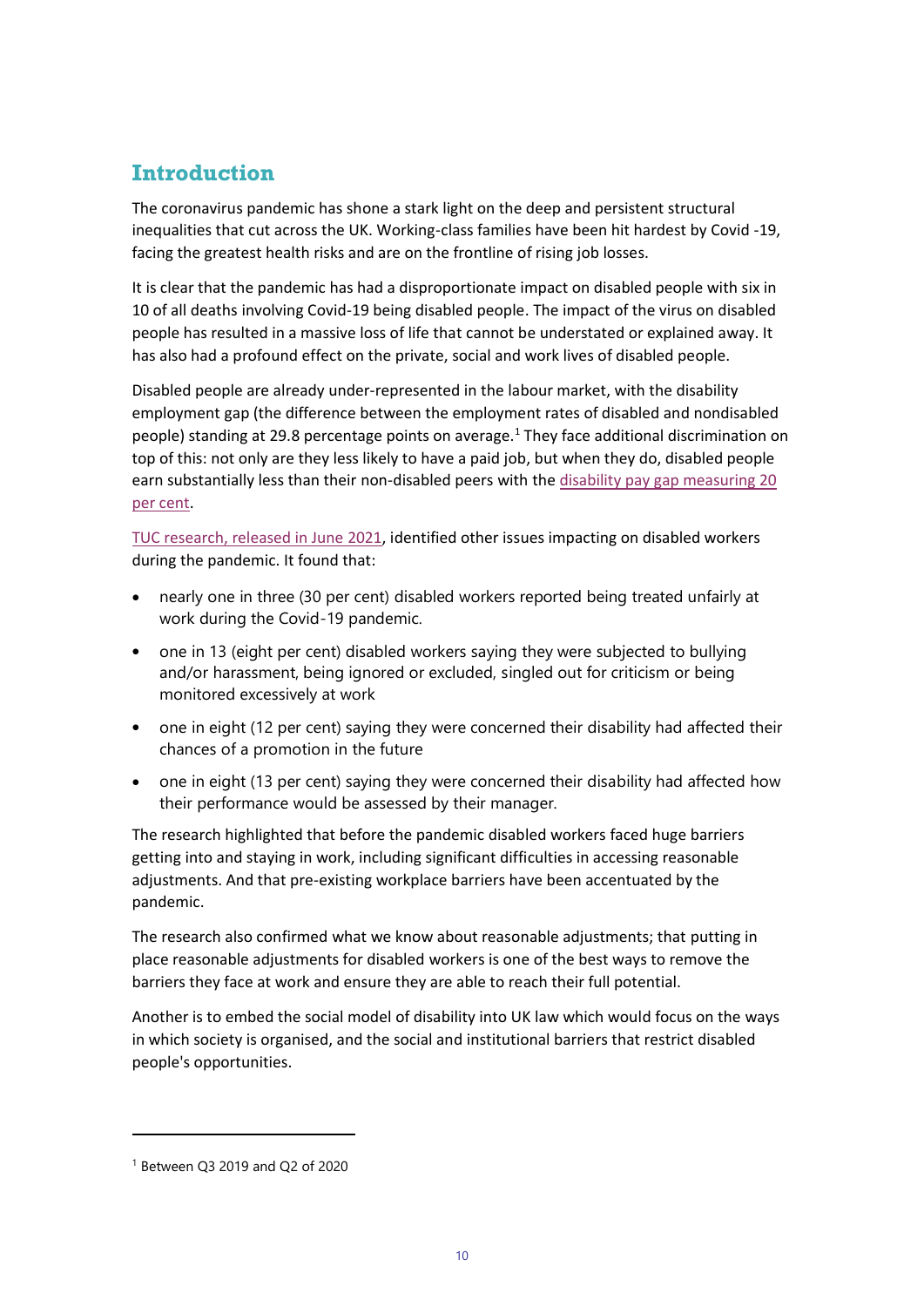All employers have a legal duty under the Equality Act 2010 to proactively make reasonable adjustments to remove, reduce or prevent any disadvantages that disabled workers face. It was, however, clear that before the pandemic disabled workers had difficulties getting and keeping in place reasonable adjustments. The June 2021 TUC research found disabled workers continued to encounter difficulties in getting and keeping reasonable adjustments during the pandemic with almost half (46 per cent) of those who requested reasonable adjustments failing to get all or some of the different/additional reasonable adjustments they needed to work effectively.

One reasonable adjustment that our members told us they often request and have turned down is working from home. The pandemic turned that dynamic on its head with many of those disabled workers being required to work from home as a result of government guidance. This has been a revolution for many disabled workers who've found the experience positive.

The revolution was not, however, based on the principled argument that home working would allow disabled workers to do their job better, with less pain, less fatigue and allow them to better manage their time, health condition or impairment. It was purely a necessary response to the pandemic.

To deepen our understanding of disabled workers' experiences we commissioned research to look at both the positive and negative experiences disabled workers encountered while working from home during the pandemic. We also examined what disabled workers' ideal working location and working pattern would be once the pandemic has ended.

# **Findings**

## **Working location before and during the pandemic**

We asked the disabled workers who responded to our survey where they worked most of the time before the pandemic<sup>2</sup>,

Before the pandemic over eight in 10 (83 per cent) disabled workers worked at an external workplace separate from their home, just under one in eight (13 per cent) said they had worked from home most of the time and four per cent said neither of these.

To understand how the pandemic had impacted on the main working location for disabled workers we asked respondents to tell us where they had worked most of the time since the pandemic started.<sup>3</sup>

Since the start of the pandemic over a third (35 per cent) of disabled workers worked at an external workplace separate from their home, over half (53 per cent) said they had worked from home most of the time and two per cent said other. Additionally, one in 12 (eight per cent) said the question was not applicable as they'd been furloughed most of the time and one per cent said the question was not applicable as they had been unemployed most of the time.

<sup>2</sup> Before March 2020

<sup>&</sup>lt;sup>3</sup> After March 2020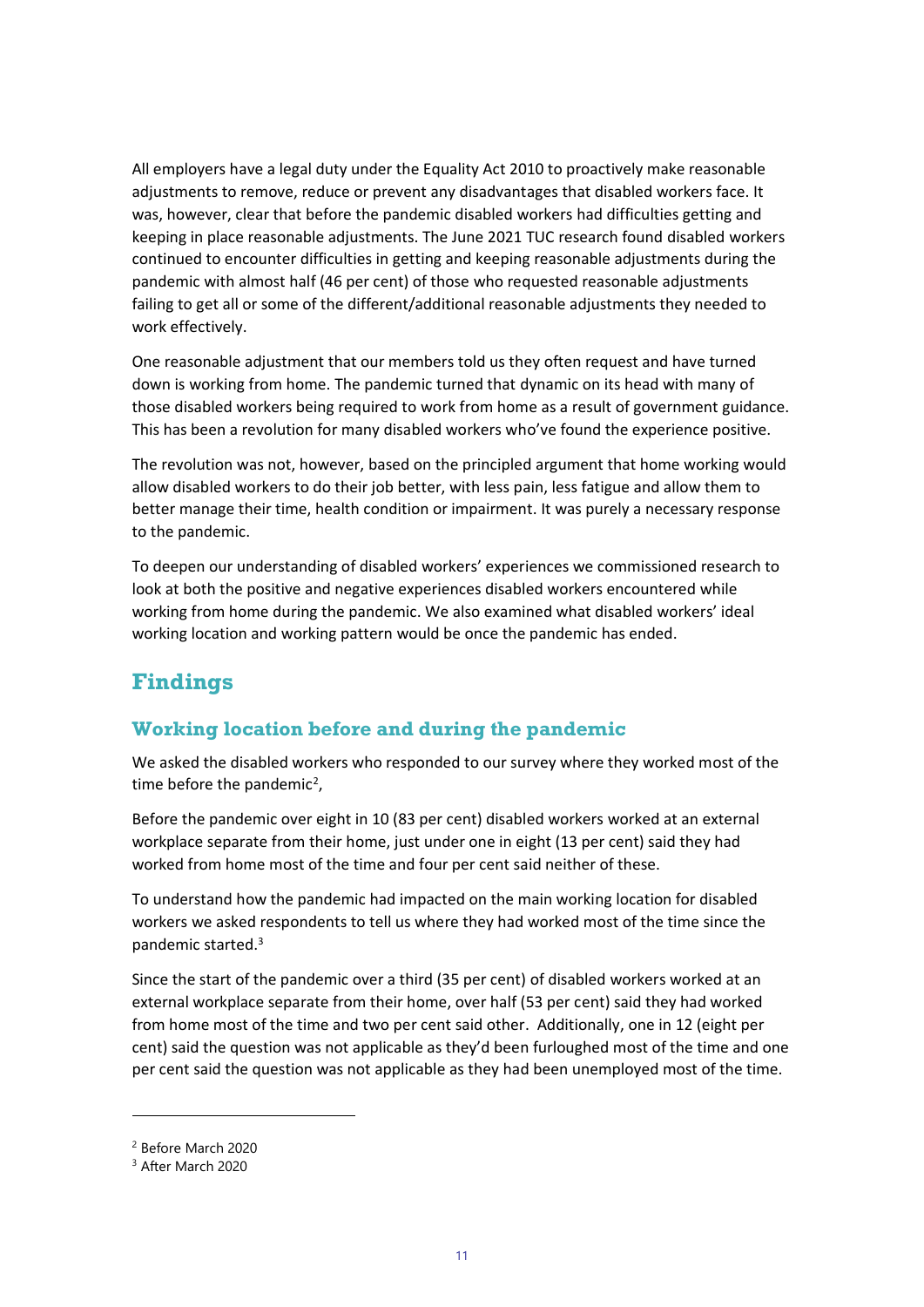

Our research highlights an increase of 40 per cent in the number of disabled workers home working during the pandemic with a 48 per cent drop in the number of disabled workers working at an external workplace.

## **Impact of working from home during the pandemic**

We were interested in understanding the impact, both positive and negative, home working had during the pandemic. We therefore asked disabled workers who had worked from home most or all of the time during the pandemic about their experiences.

#### *Positive Impacts*

Almost two thirds (63 per cent) of disabled workers said that home working had enabled them to have greater control over their working hours, with almost half (47 per cent) saying that it had enabled them to change their work routines.

Two in five respondents (40 per cent) said that being able to work from home had reduced the tiredness and fatigue they experienced. Over a quarter (26 per cent) said their mental health had improved overall as a result of working from home. More than one in five (21 per cent) said that working from home had helped them better manage their caring responsibilities.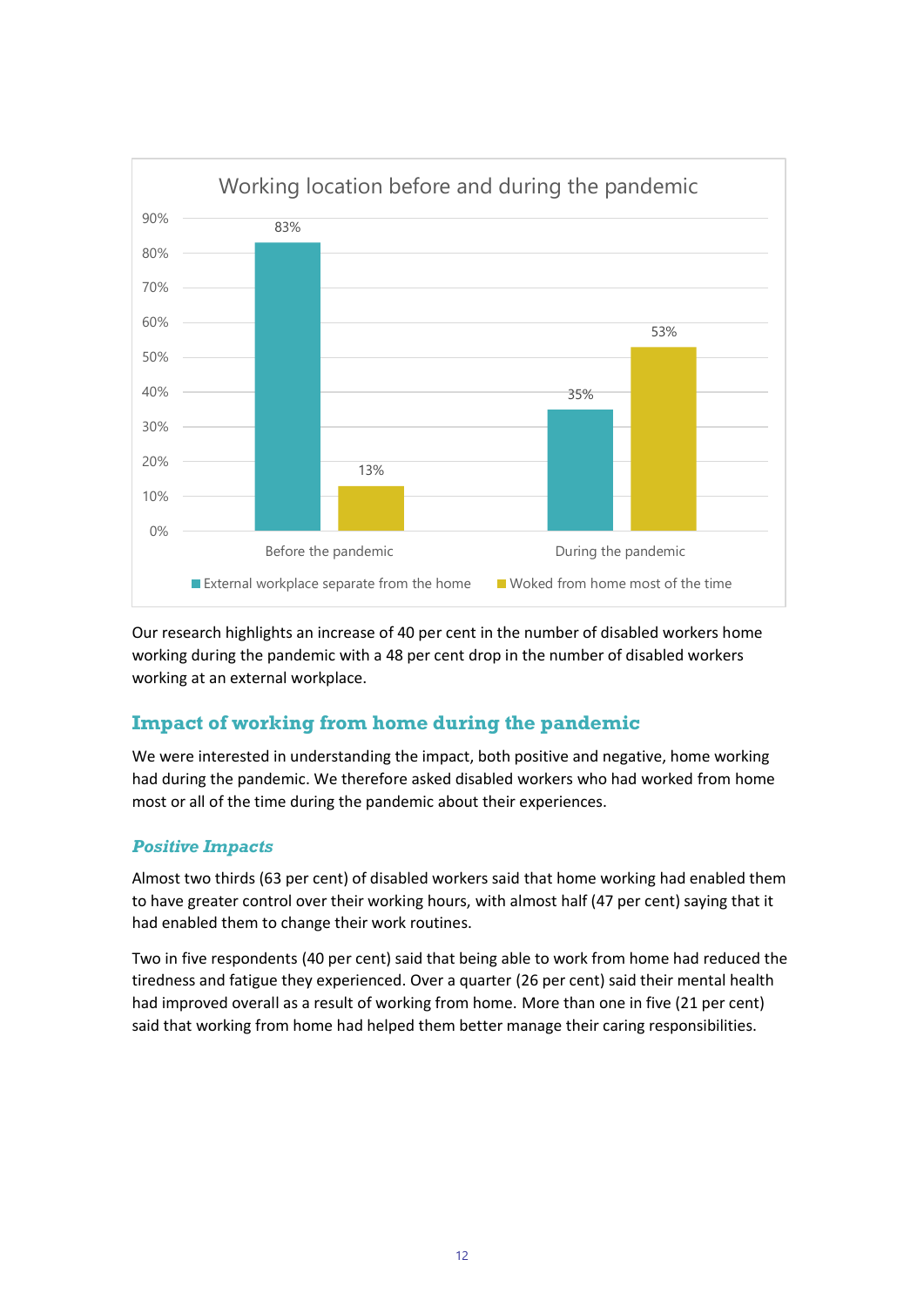

# **Negative Impacts**

#### *Lack of appropriate equipment/reasonable adjustments*



Around one third of disabled workers (34 per cent) said that they lacked proper office equipment such as a desk, chair or computer. One in 11 (9 per cent) experienced difficulties taking part in online meetings because of their disability, impairment, or heath condition and one in 14 (7 per cent) lacked the software e.g. speech to text or computer programmes they needed to do their job.

#### *Mental health and interactions with colleagues*

Three in ten (30 per cent) disabled workers reported their mental health had worsened overall as a result of working from home.

Working from home during the pandemic affected disabled workers' interaction with their colleagues with more than two in five (43 per cent) saying that they had experienced fewer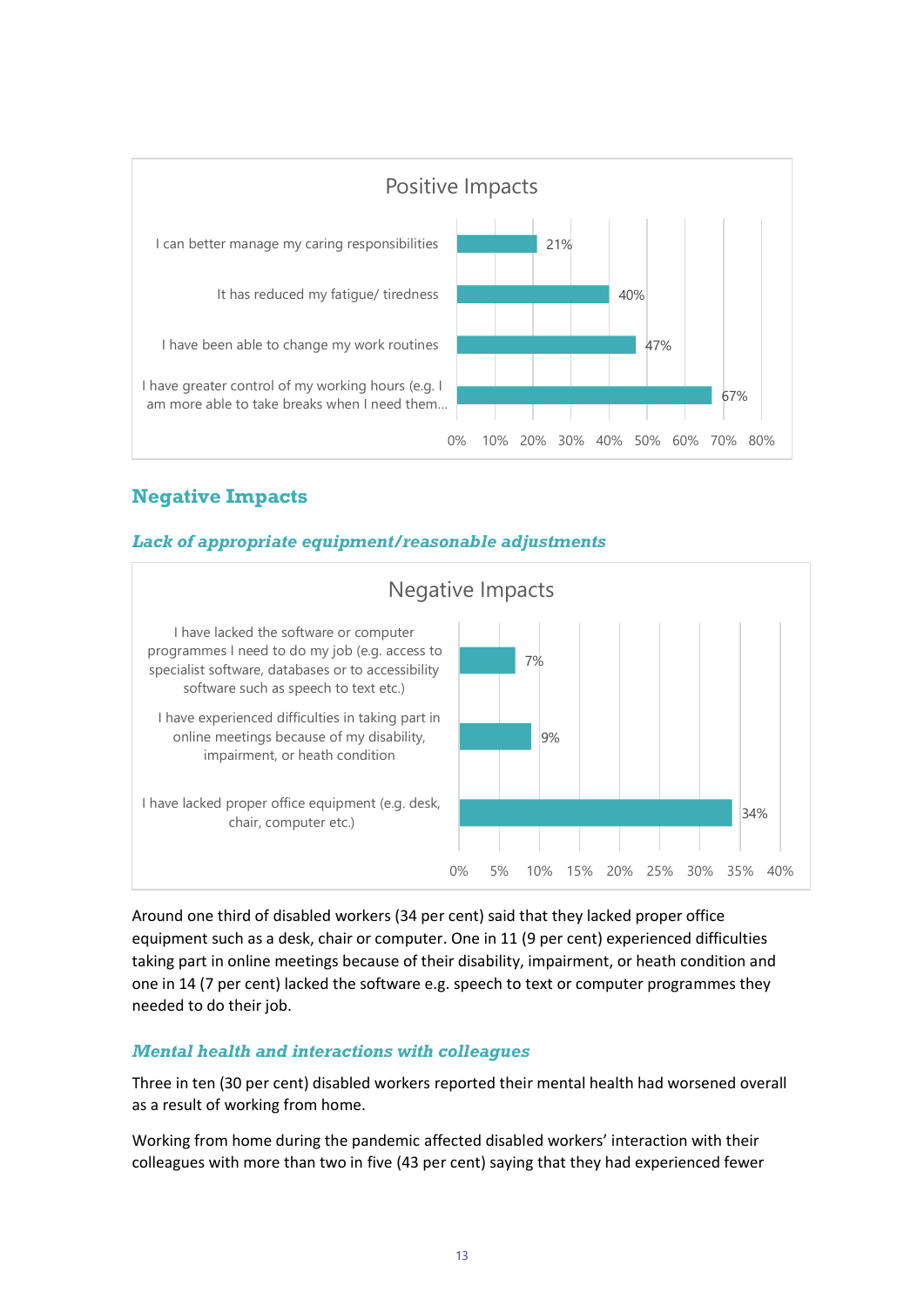opportunities for working with colleagues as a result of working from home and three in five (60 per cent) missing having social interactions with their colleagues as a result of working from home.



#### *Changes in scrutiny by manager*

Just under one in four (23 per cent) disabled workers who worked from home during the pandemic told us they had been subject to less scrutiny by their manager overall. However, one in 12 (8 per cent) told us they had been subject to more scrutiny by their manager.

#### *Differences in experiences between those whose mental health had worsened or improved*

It is clear that a variety of factors affect workers mental health, however, one key difference between the respondents who said that their mental health had improved while working from home and those that said that their mental health had worsened, was their experience getting the reasonable adjustments they needed to work from home including equipment and changes to working hours.

The workers whose mental health had improved, were more likely to say they have had greater control of their working hours and been able to take breaks when they needed them and that they could change their work routines and better manage their caring responsibilities.

Where workers have had a negative experience, they were more likely to tell us they lacked proper office equipment, software or computer programmes they need to do their job or experienced difficulties in taking part in online meetings because of their disability, impairment or health condition.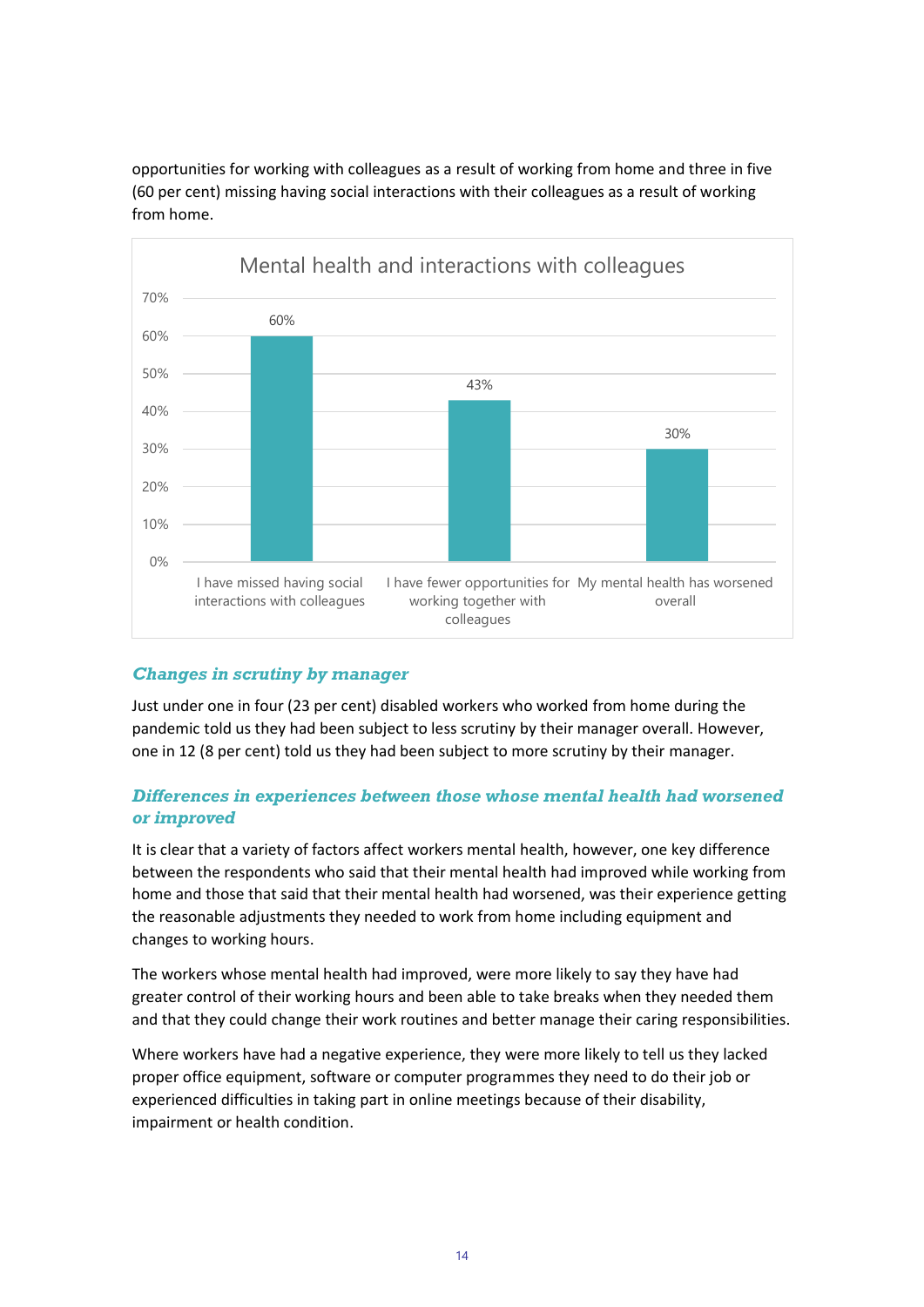

These issues were apparent in our research despite the fact that all employers have a legal duty under the Equality Act 2010 to proactively make reasonable adjustments such as the provision of equipment, including software programmes, for disabled workers and adjustments made to online meetings, to remove, reduce or prevent any disadvantages that disabled workers face.

Workers whose mental health had worsened as a result of working from home also had less control over their working day.

Only 37 per cent of these workers said they had been able to change their work routines, compared to 61 pe cent of those whose mental health had improved and half (50 per cent) said working from home had resulted in greater control of working hours, compared to more than four in five (82 per cent) of those whose mental health had improved as a result of working from home.

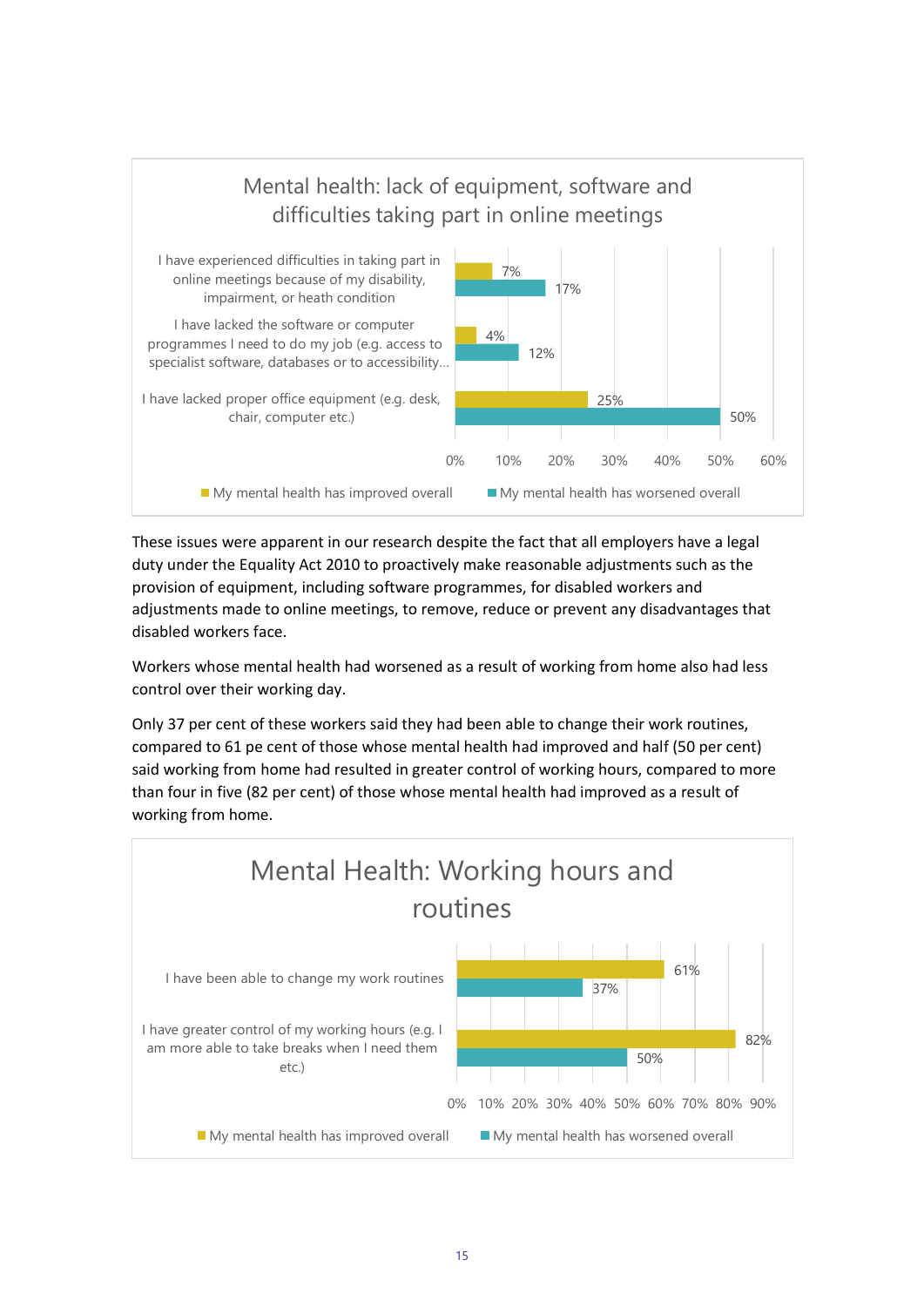This group were also less likely to have received the reasonable adjustments they asked for during the pandemic. (45 per cent of those whose mental health had worsened vs 55 per cent of all the disabled workers who responded). They were also more likely to be subject to more scrutiny by their manager (11 per cent vs seven per cent).

An employer who fails to meet their legal duty under the Equality Act 2010 to make reasonable adjustments is in breach of the law and could be taken to an employment tribunal.

The issues disabled workers identified in getting the right equipment and accessing meetings are also likely to have exacerbated difficulties socialising and working with colleagues remotely which in turn could have created a working environment that did not support positive mental health.

## **What types of flexible working do disabled workers want?**

An ongoing issue disabled workers have raised with the TUC is that [their requests for flexible](https://www.tuc.org.uk/committee-statements-disabled-workers-conference#secure)  [working, including home working, were often denied.](https://www.tuc.org.uk/committee-statements-disabled-workers-conference#secure) Although disabled workers' ability to access flexible work has been an issue frequently raised with the TUC and its affiliated unions there was a lack of quantitative evidence which pointed to the scale of the issue or the number of disabled workers who would like to have some form of flexible working arrangements.

As highlighted above the research found just under one in eight (13 per cent) respondents had worked from home before the pandemic with just over half (53 per cent) having worked from home most of the time during the pandemic.

Therefore, for many disabled workers, the pandemic was the first time that they had been able to work from home. For others the ability to work flexibly may have reduced during the [pandemic.](https://www.tuc.org.uk/research-analysis/reports/future-flexible-work) During the past 18 months, flexible work in general and home working in particular have been the subject of considerable public debate and government has recently launched a consultation aimed at delivering on their manifesto commitment to make flexible working the default. In order to understand the extent to which disabled workers wanted to work flexibly after the pandemic we asked them what type of flexibility both in terms of location and working hours they would ideally want in the future.

## **Ideal working location after pandemic**

Of those who responded just under one in four (24 per cent) said they wanted to work at an external workplace full time.

The remaining three in four (75 per cent) respondents who could work from home said that they would ideally want some form of home working, with one in five (20 per cent) saying they wanted to work from home full time.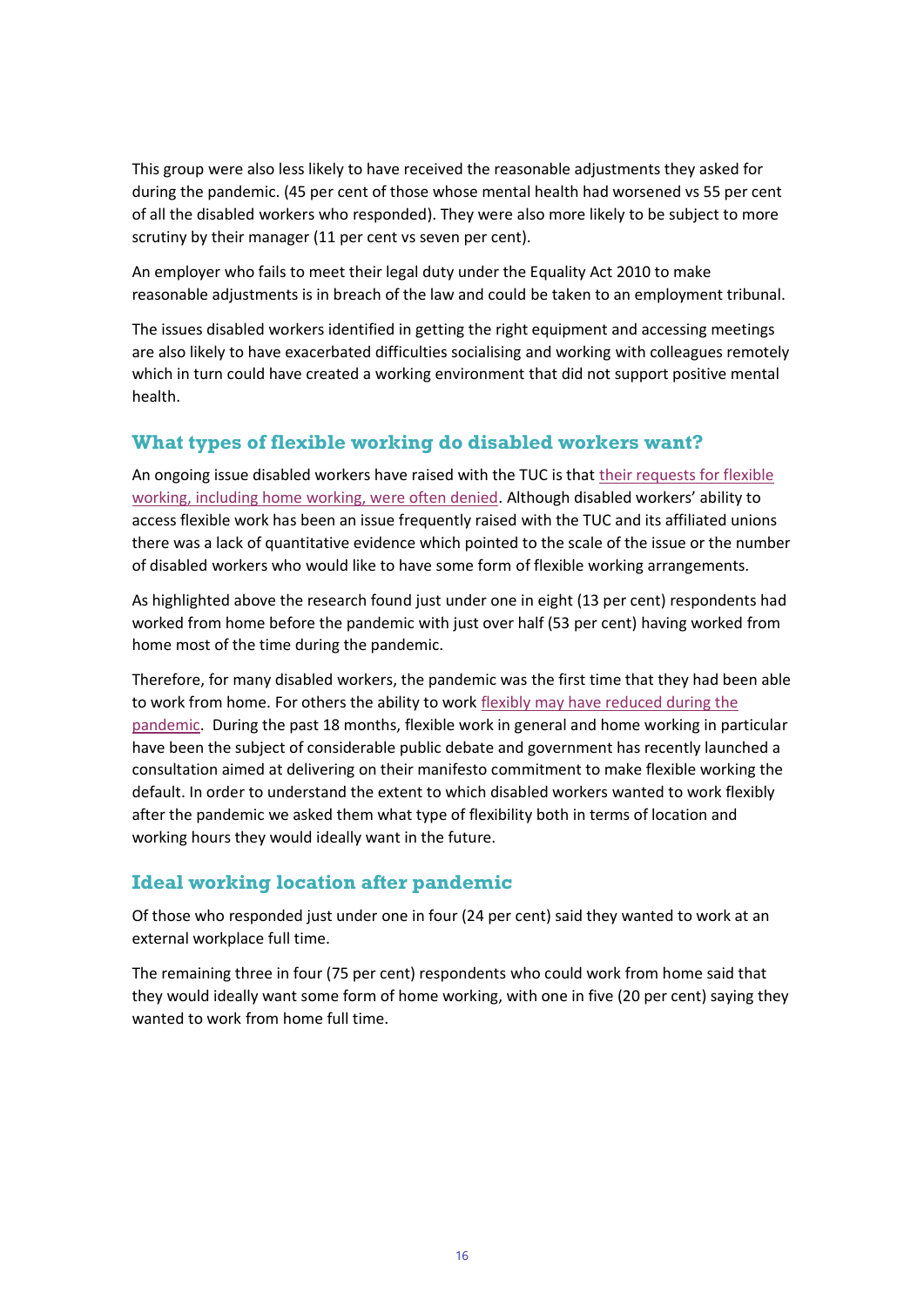

The proportion of disabled workers who wanted some form of home working, either full time or a hybrid working arrangement, increased when looking at those who had worked from home during the pandemic. Nearly all of these workers (90 per cent) said they wanted to continue working from home to some extent. Only 6 per cent said they would like to return to working at an external workplace full time. The high number of disabled workers indicating they would like to continue some form of home based working is interesting given the negative impacts that a significant minority described. Of those workers who worked outside the home during the pandemic, two in five (40 per cent) would also ideally like some form of home working.

## **Ideal working hours after the pandemic**

We also asked about disabled workers ideal working pattern wanted to work after the pandemic came to an end.

Of those who responded just under a third (31 per cent) said they wanted to work full-time working hours of 30 hours or more while just under seven in 10 (68 per cent) said they wanted some form of flexible working linked to the hours they workers.

A quarter (25 per cent) said they wanted flexi-time i.e. in a role with some flexibility around start and end times with no reduction in pay and just under a quarter (23 per cent) said they wanted part-time working (less then 30 hours a week). One in 11 (9 per cent) wanted mutually agreed predictable hour hours (e.g. the same hours or shifts each week etc) and one in 14 (7 per cent) wanted compressed hours (i.e. working shorter hours at a higher intensity but paid the same.)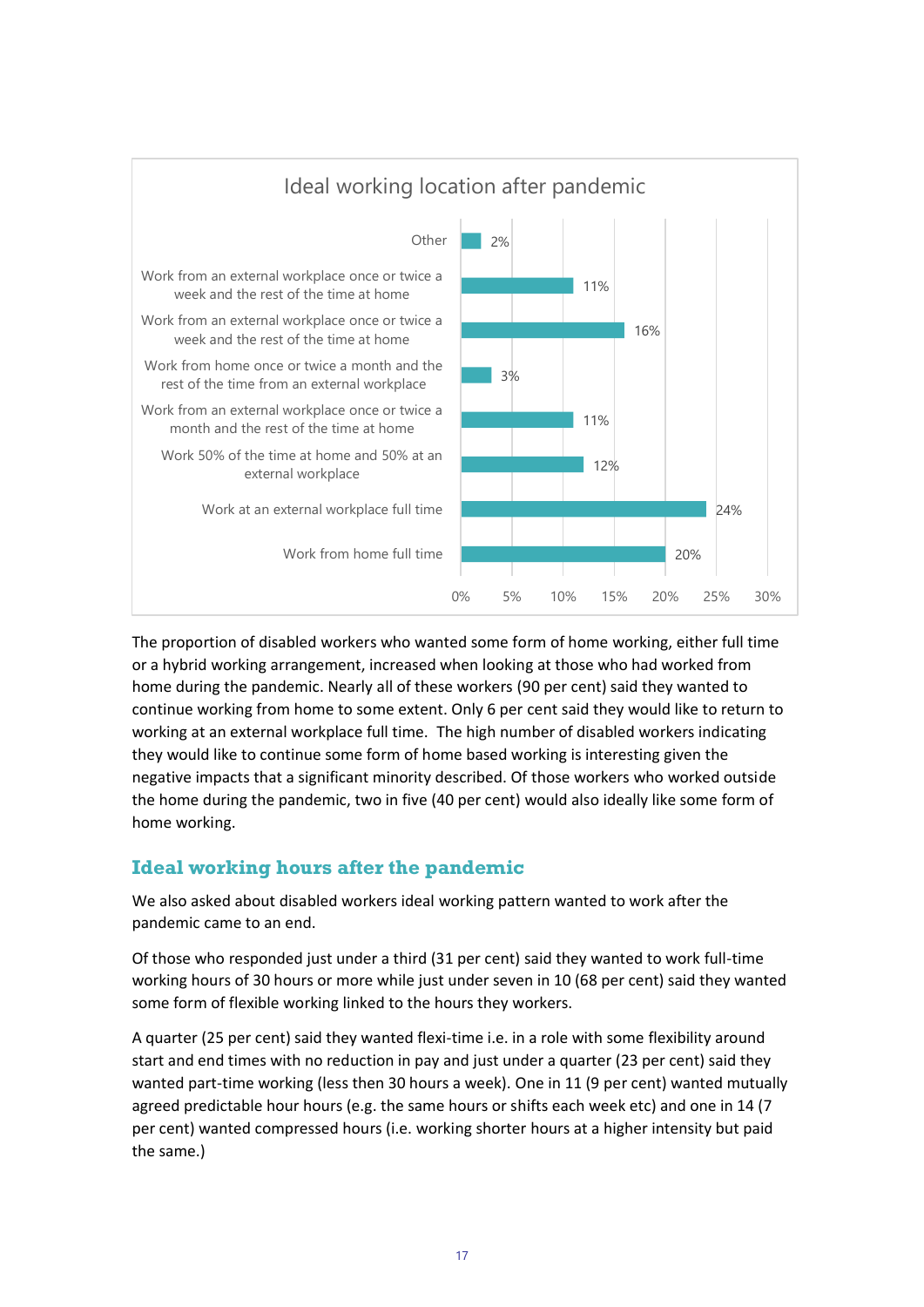

## **Gender**

We also wanted to understand the differences in experience between disabled men and disabled women, both in terms of working from home during the pandemic and differences in ideal working patterns post pandemic.

#### *Differences in experiences working from home during the pandemic between disabled men and disabled women*

Disabled women were more likely, at just over four in 10 (44 per cent), to say that working from home had reduced their fatigue/tiredness when compared to a third (33 per cent) of disabled men.

While disabled men were more likely, at just under half (47 per cent) to say they had fewer opportunities for working together with colleagues when compared to just over four in 10 (41 per cent) of disabled women.

There was minimal difference, between 0 per cent and 4 per cent, in all other question options.

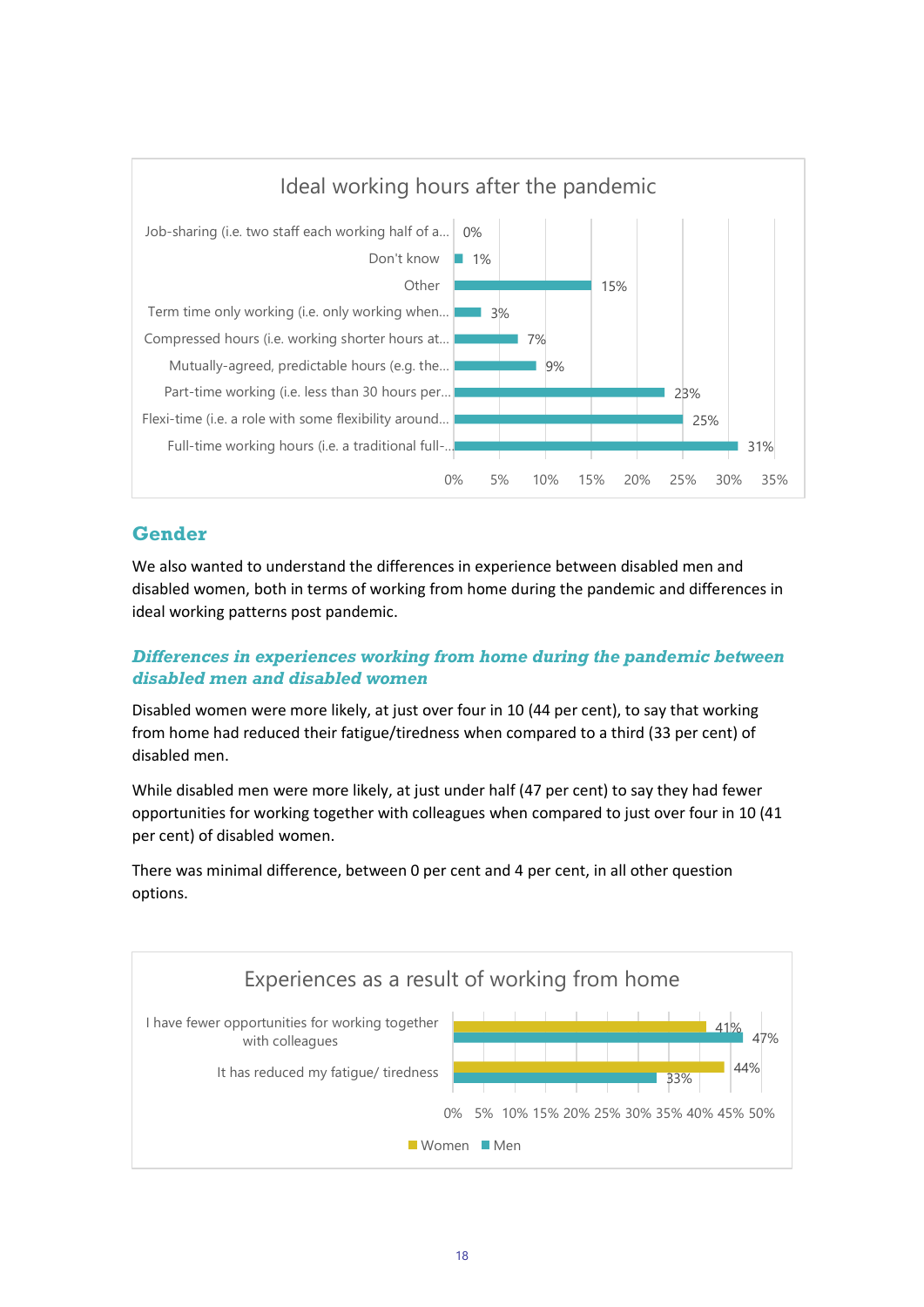#### *Differences in ideal working patterns post pandemic between disabled men and disabled women*

#### Ideal working location post pandemic

Disabled men and disabled women were equally as likely, at approximately one in five (19 per cent and 20 per cent respectively), to say they wanted to work from home full time post pandemic.

However disabled men were more likely, just under a third (31 per cent), to say they wanted to work outside the home full time compared to one in five (20 per cent) disabled women.



There was minimal difference, between 1 per cent and 4 per cent, in all other question options.

#### Ideal working hours post pandemic

Disabled men and disabled women were equally as likely, at approximately one in four (23 per cent and 27 per cent respectively), to say they wanted to work flexi-time hours (i.e. a role with some flexibility around start and end times but no reduction in pay).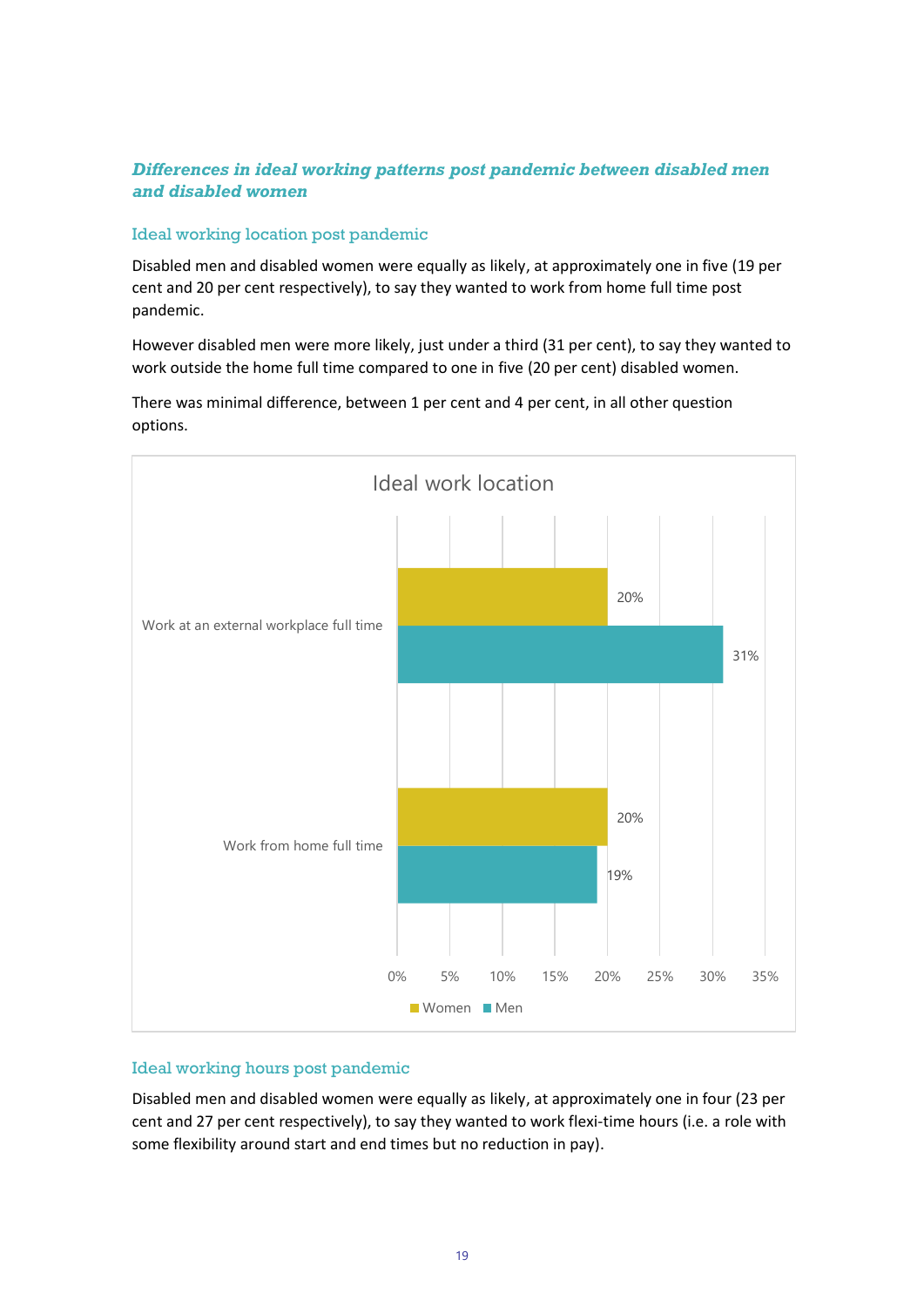However, disabled men were:

- more likely to say they wanted to work full-time working hours (i.e. a traditional fulltime role of 30 or more hours per week), just over four in 10 (42 per cent), compared to just over one in five (23 per cent) disabled women.
- less likely to say they wanted part-time working (i.e. less than 30 hours per week), one in six (16 per cent) compared to just under three in 10 (28 per cent) disabled women.

There was minimal difference, between 0 per cent and 4 per cent, in all other question options.



#### **Disabled workers who are parents**

We wanted to understand the impact the home working during pandemic had on disabled workers who had children and how it impacted on their ideal future working location

Disabled workers with children where over three times more likely to say home working enabled them to better manage their caring responsibilities with just under half (47 per cent) saying this compared with just over one in seven (13 per cent) of disabled workers with no children.

Disabled workers with children were also more likely to say they thought home working during the pandemic had affected their chances of a promotion in the future, almost one in six (17 per cent) when compared to disabled workers without children, one in 10 (10 per cent).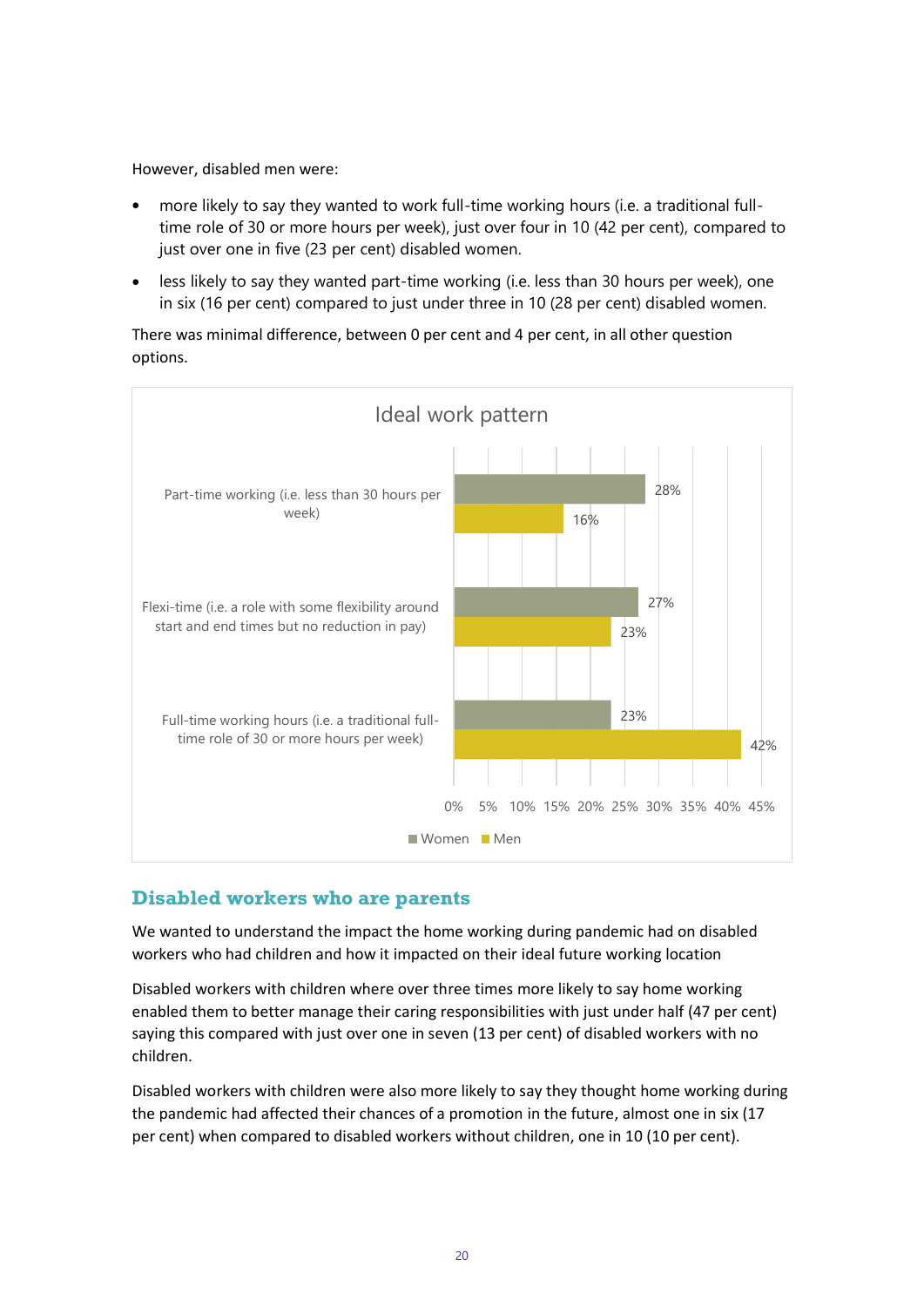These workers were also nine times more likely to say their ideal working pattern was term time only working (i.e. only working when children are at school) with one in 11 (9 per cent) selecting that option compared with one per cent of disabled workers with no children.



## **Sectoral difference**

We wanted to understand the impact that home working during pandemic had on disabled workers within the private, public and third sectors and whether which sector they worked in affected respondents ideal future working location.

#### *Experiences working from home during the pandemic: Sectoral differences*

Just under half of disabled workers in the public sector (49 per cent) and third sector (48 per cent) were more likely to say they had fewer opportunities for working together with colleagues then those within the private sector at just above a third (38 per cent.)

Disabled workers in public sector and third sector were more likely to say they lacked proper office equipment for example a deck, chair, computer etc (public sector 40 per cent, third sector 37 percent) then the private sector (28 per cent).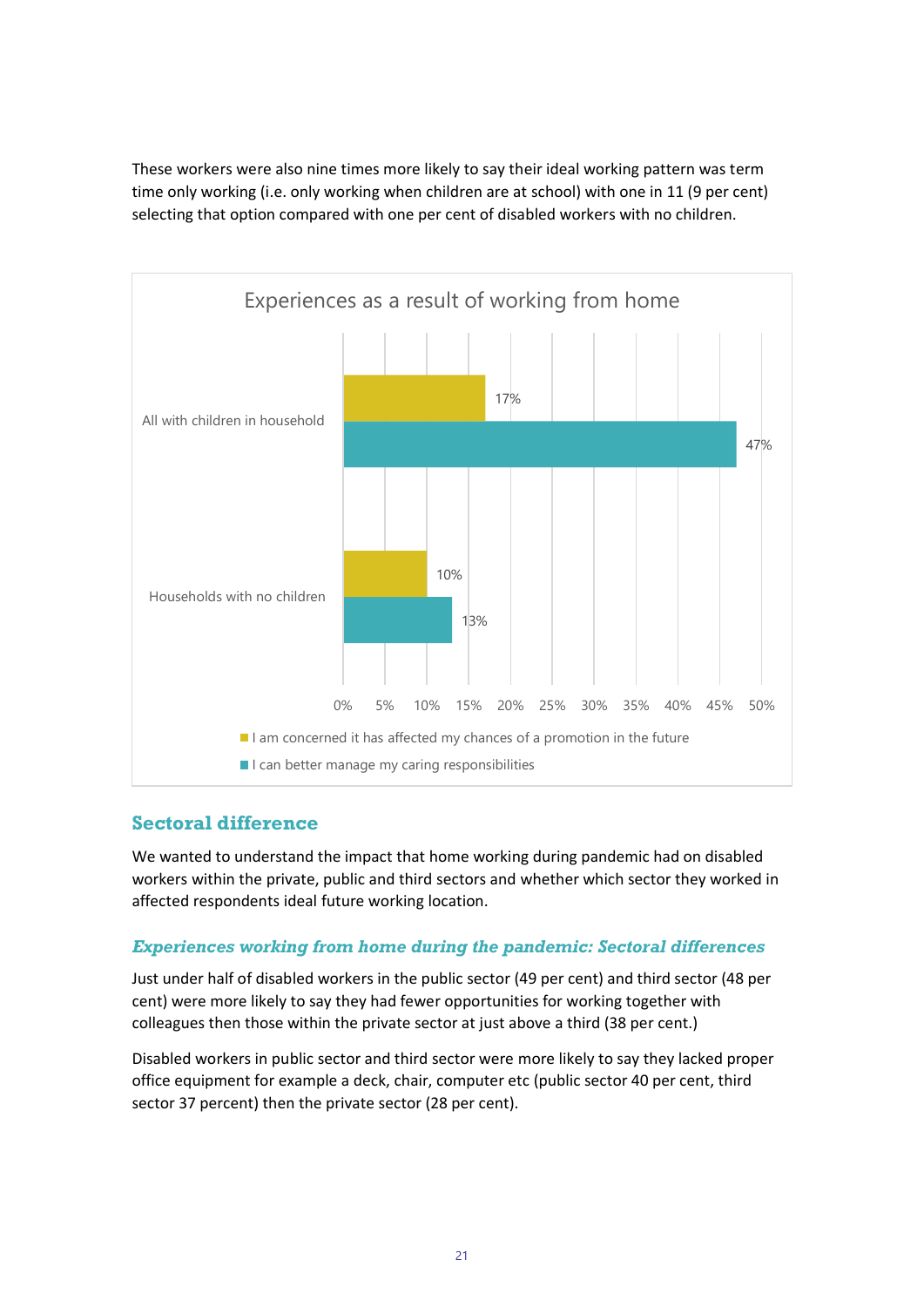However, disabled workers in public sector and third sector were also more likely to say they were less subject to scrutiny by their manager (public sector 29 per cent, third sector 22 percent) then the private sector (19 per cent)



#### *Differences in ideal working patterns post pandemic between sectors*

#### Ideal working location post pandemic

Disabled workers within the public sector, private sector and third sector expressed similar preferences regarding working from home full time once the pandemic came to an end (between 21 per cent and 19 per cent).

However disabled workers within the private sector were more likely (29 per cent), to say they wanted to work at an external workplace full time when compared to the public sector (19 per cent) and third sector (17 per cent).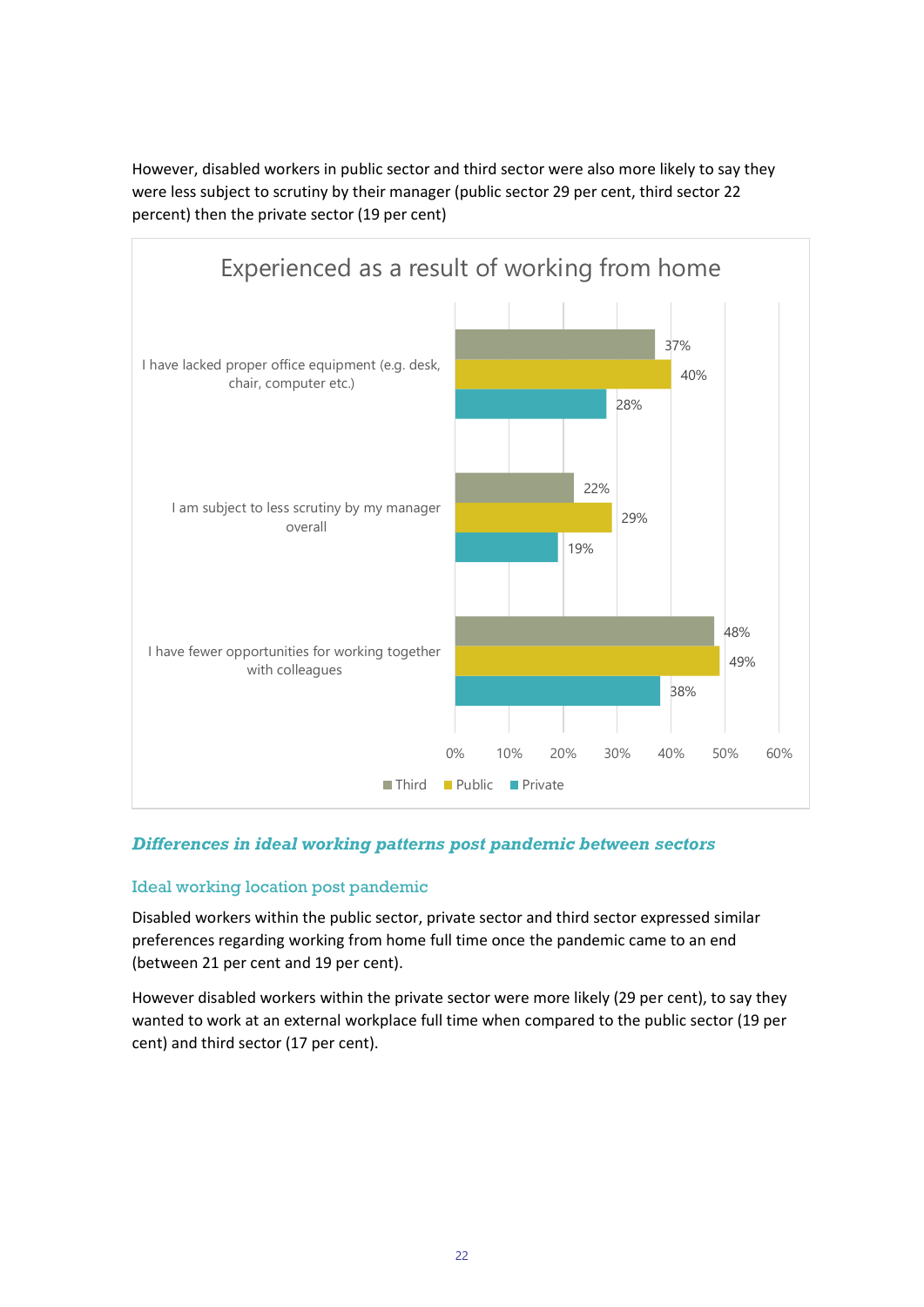

#### Ideal working pattern

Disabled workers in the private sector were the most likely to say their ideal working pattern was to work full-time at just over a third (35 per cent) compared to those in the public sector at just under three in ten (29 per cent) and the third sector at just over one in five (21 per cent).

Disabled workers in the private sector were also the least likely to say they would ideally like flexi-time, with just over one in five (22 per cent) saying that was their preference compared to just under a third of disabled workers (32 per cent) within the public sector and just under three in 10 (27 per cent) disabled workers within the third sector.

Disabled workers within the third sector were the most likely to say their ideal working pattern was part time working with three in 10 (30 per cent) indicating that was their preference compared to just under a fifth (19 per cent) of disabled workers within the public sector and over a fifth (23 per cent) of disabled workers within the private sector.